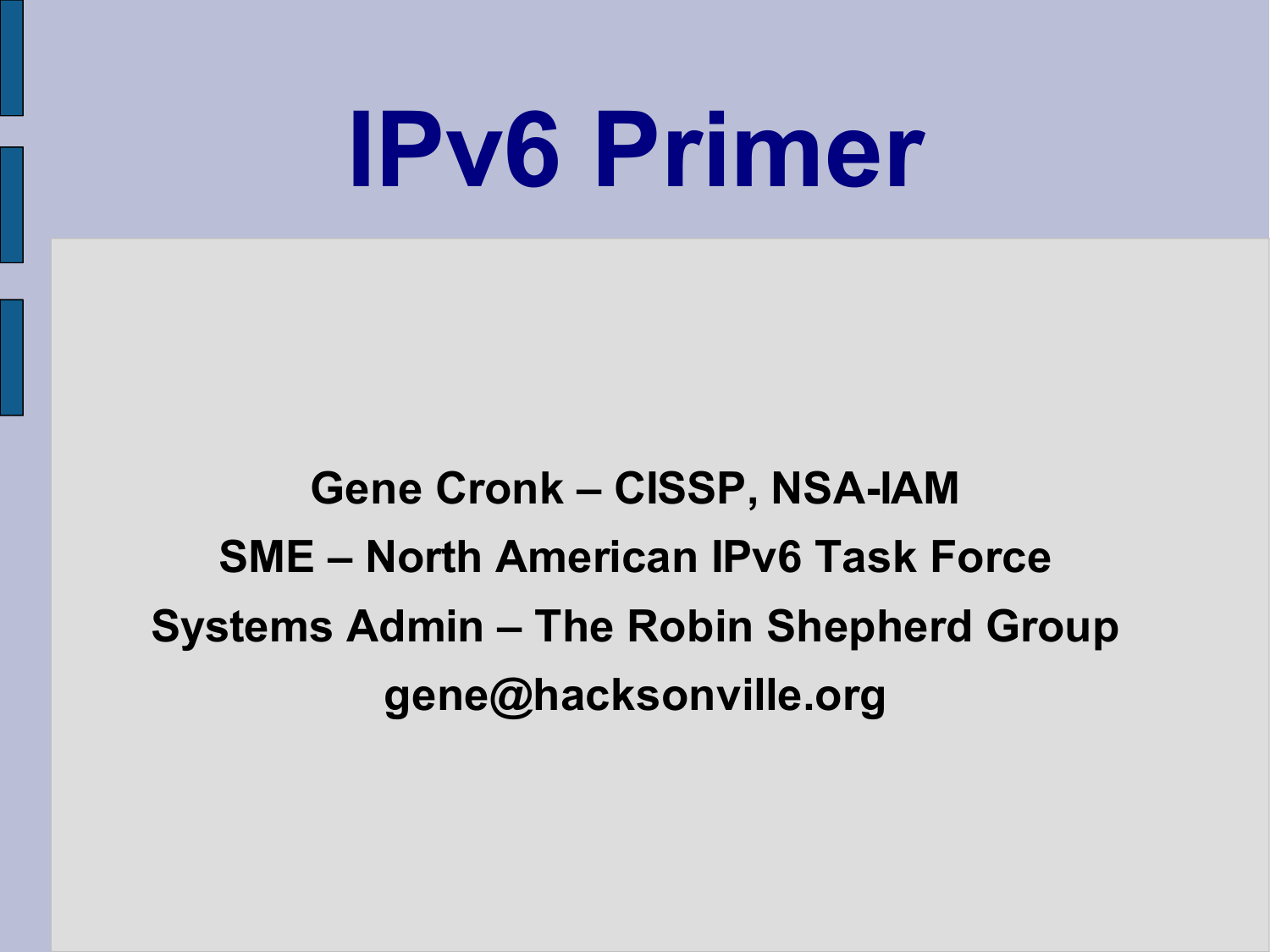# **Why IPv6? Quick History**

- **1992**
	- Internet Engineering Task Force (IETF)
		- Global shortage of IPv4 addresses
		- Technical limitations of IPv4
- **1993**
	- RFC1550 created
- **1995**
	- Next generation internet protocol (IPv6) chosen as IPng (IP Next Generation)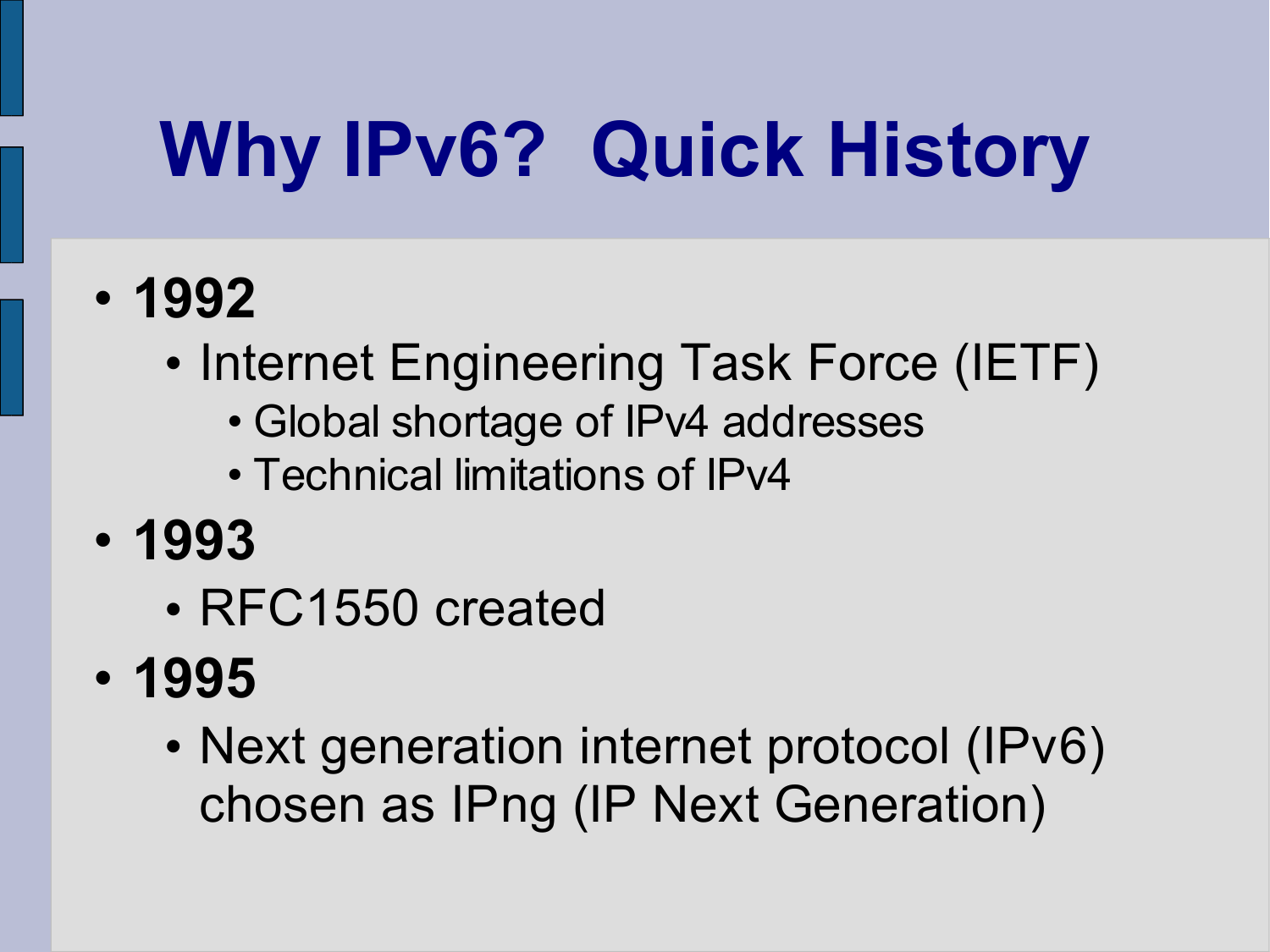- **IPv4**
	- 32 bit address space (4.3 billion *possible* addresses)
- **IPv6**
	- 128 bit address space (3.4  $*$  10^38 or 340 undecillion addresses)
		- *64 billion* **IPs for every** *square centimeter* **on earth**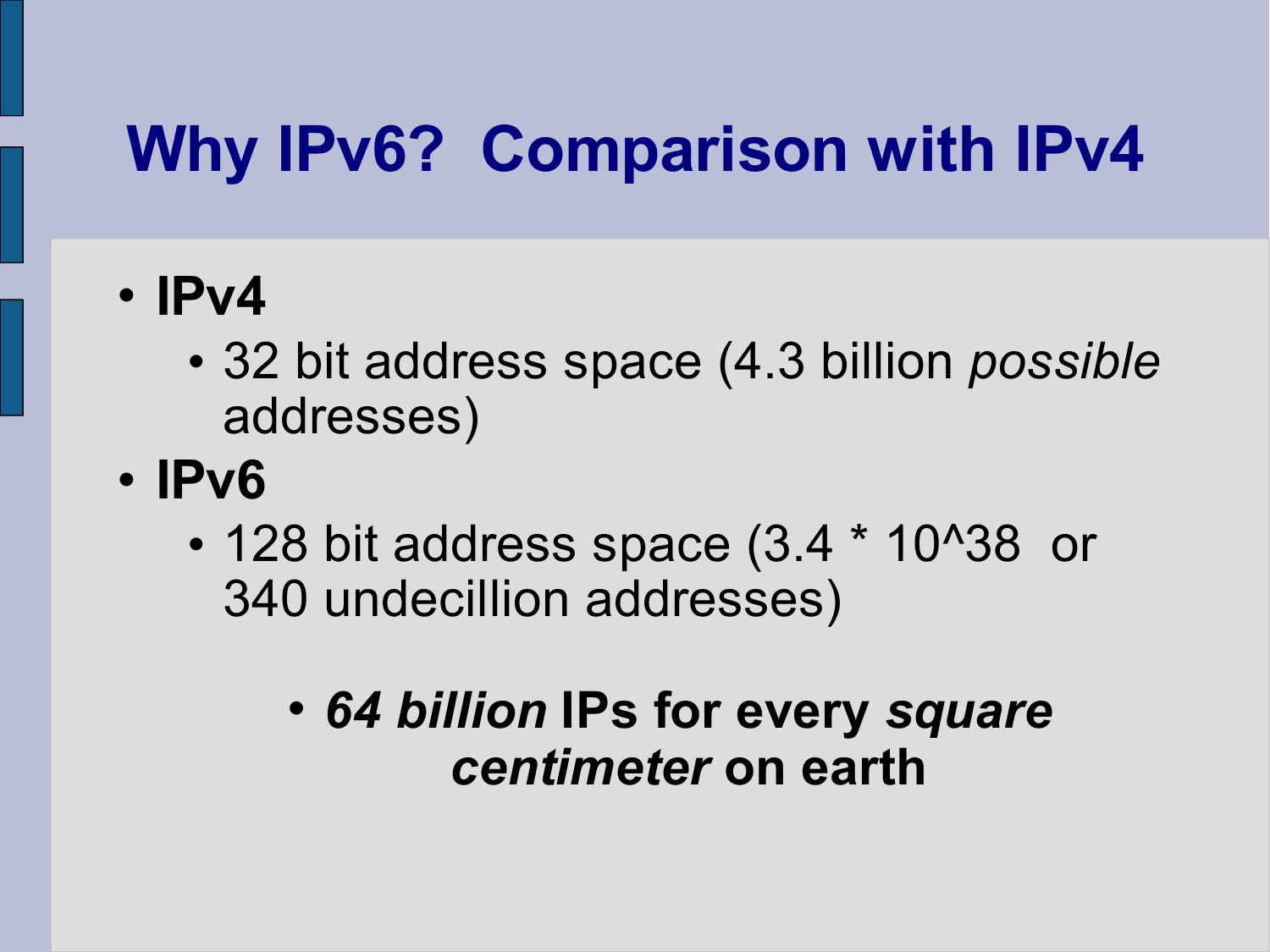- **IPv4**
	- 20 some odd years ago
	- Many band-aids applied to address needs
- **IPv6**
	- Integrates many network improvements made over that time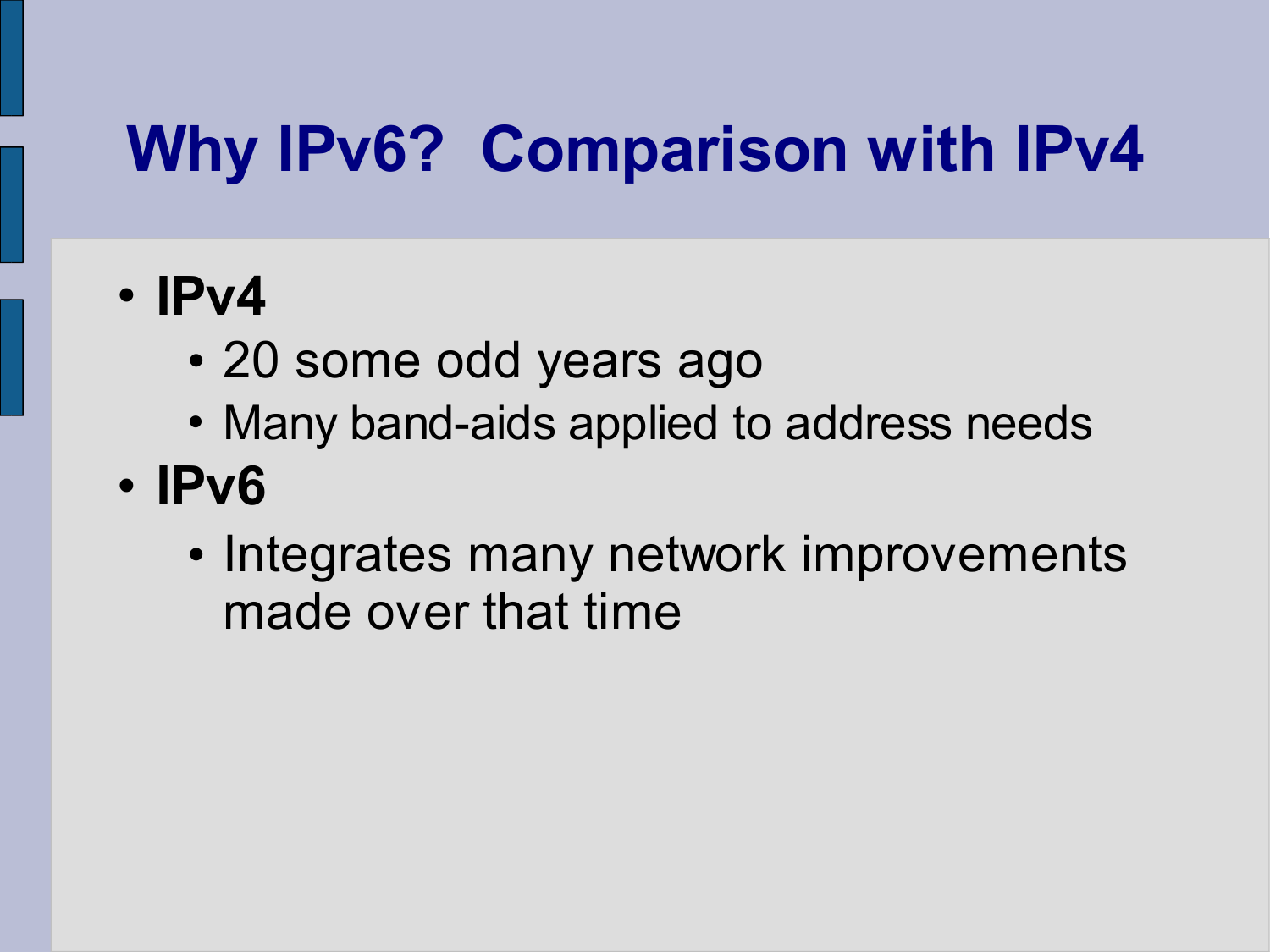### • **Stateless autoconfiguration**

- **IPv4**
	- DHCP server is possible, but not mandatory.
- **IPv6**
	- Automagic Link Local address as soon as you boot the machine (see RFC 2462)
	- Mechanism is similar to getting a 169 xxx.xxx.xxx address on boot in IPv4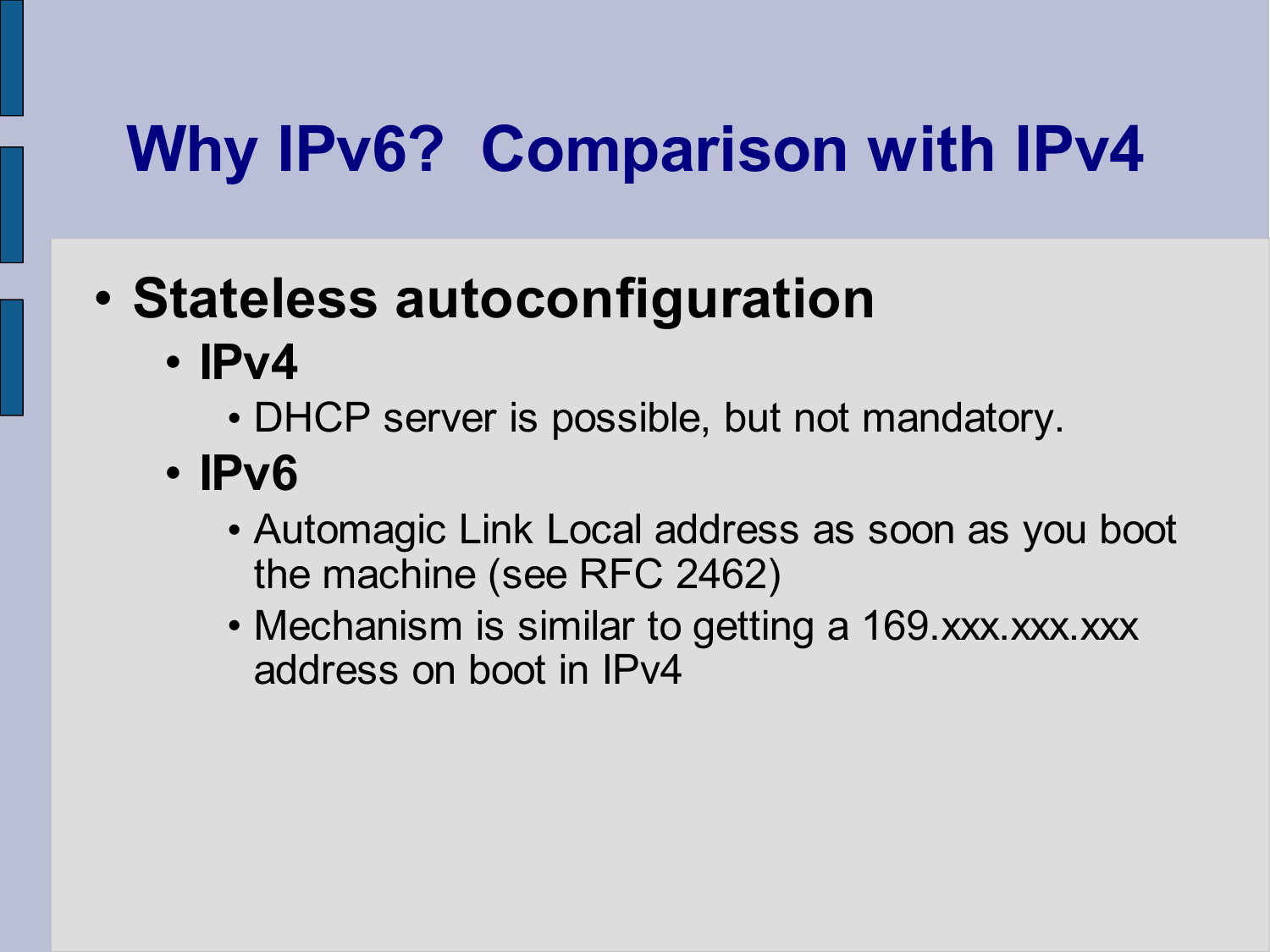- **Security & QoS**
	- **IPv4**
		- •IPSec and QoS are add-ons
	- **IPv6**
		- •Encryption, IPSec and QoS built in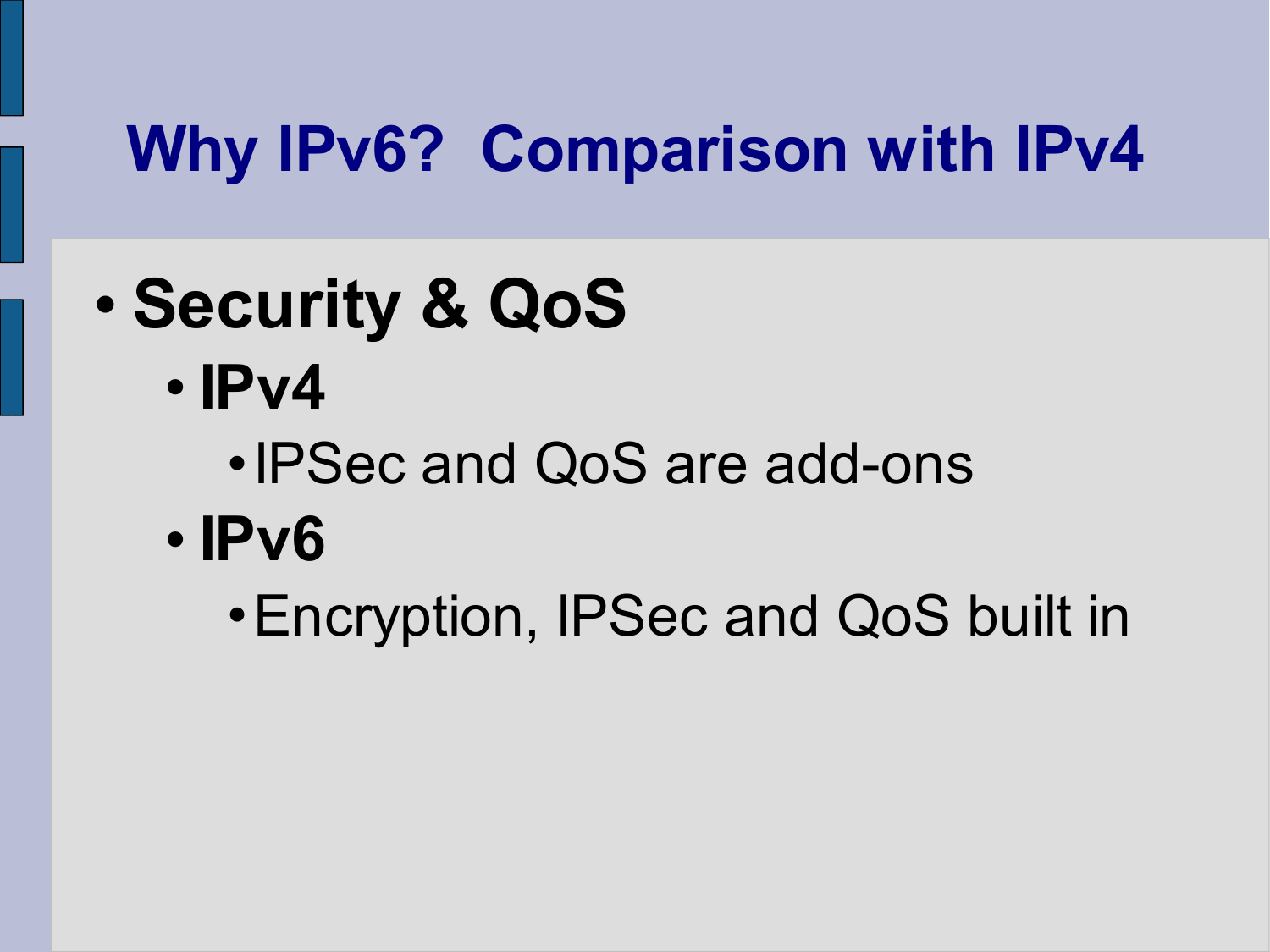## • **A cure for routing table growth**

- **IPv4**
	- Backbone routing table size has become a monsterous headache to ISPs and backbone operators. (113,000 as of 2003)
- **IPv6**
	- Maximum amount of routes a router will see in the default-free zone is 8192.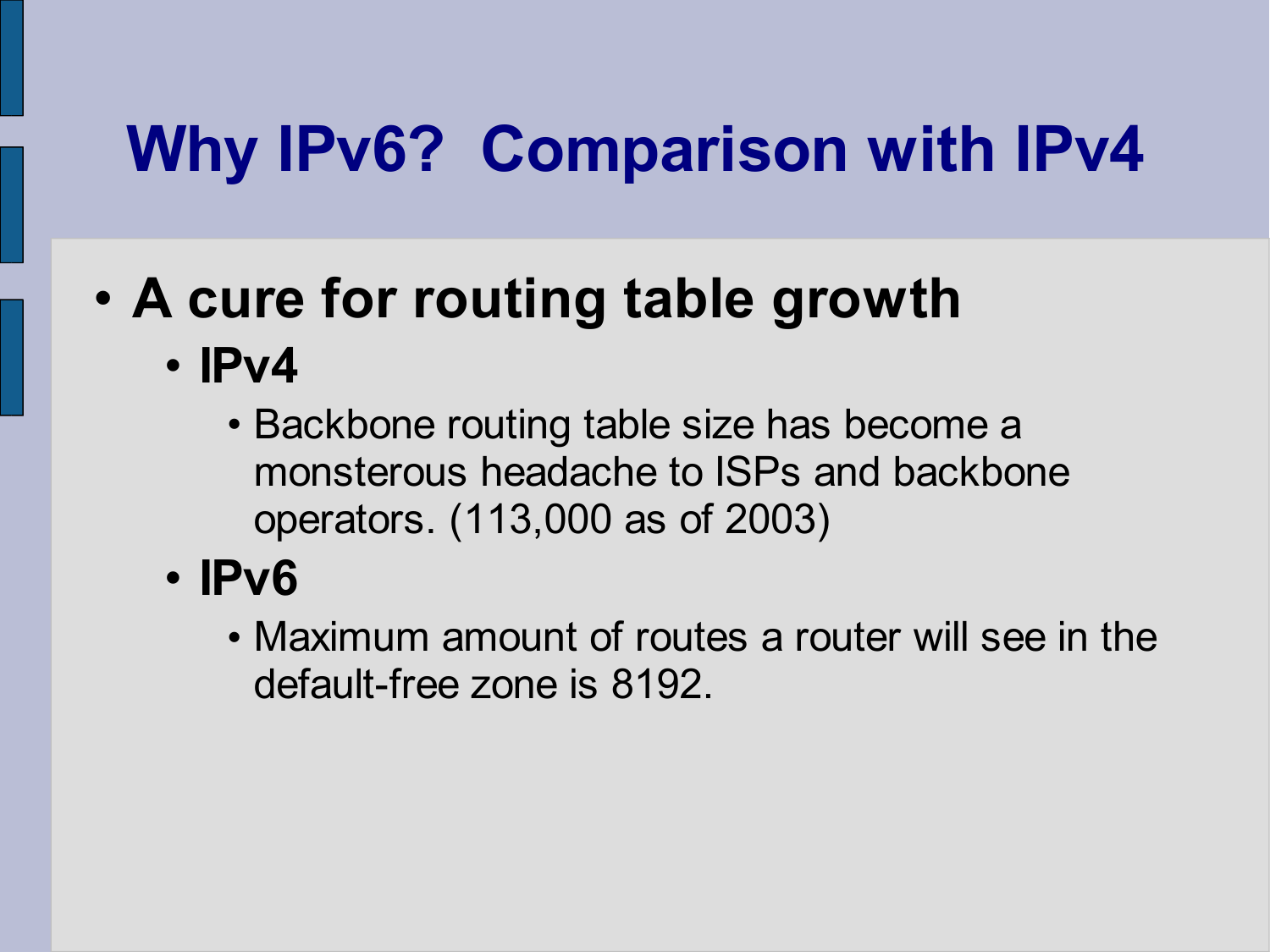#### • From www.mcvax.org/~jhma/routing/bgp-hist.html :

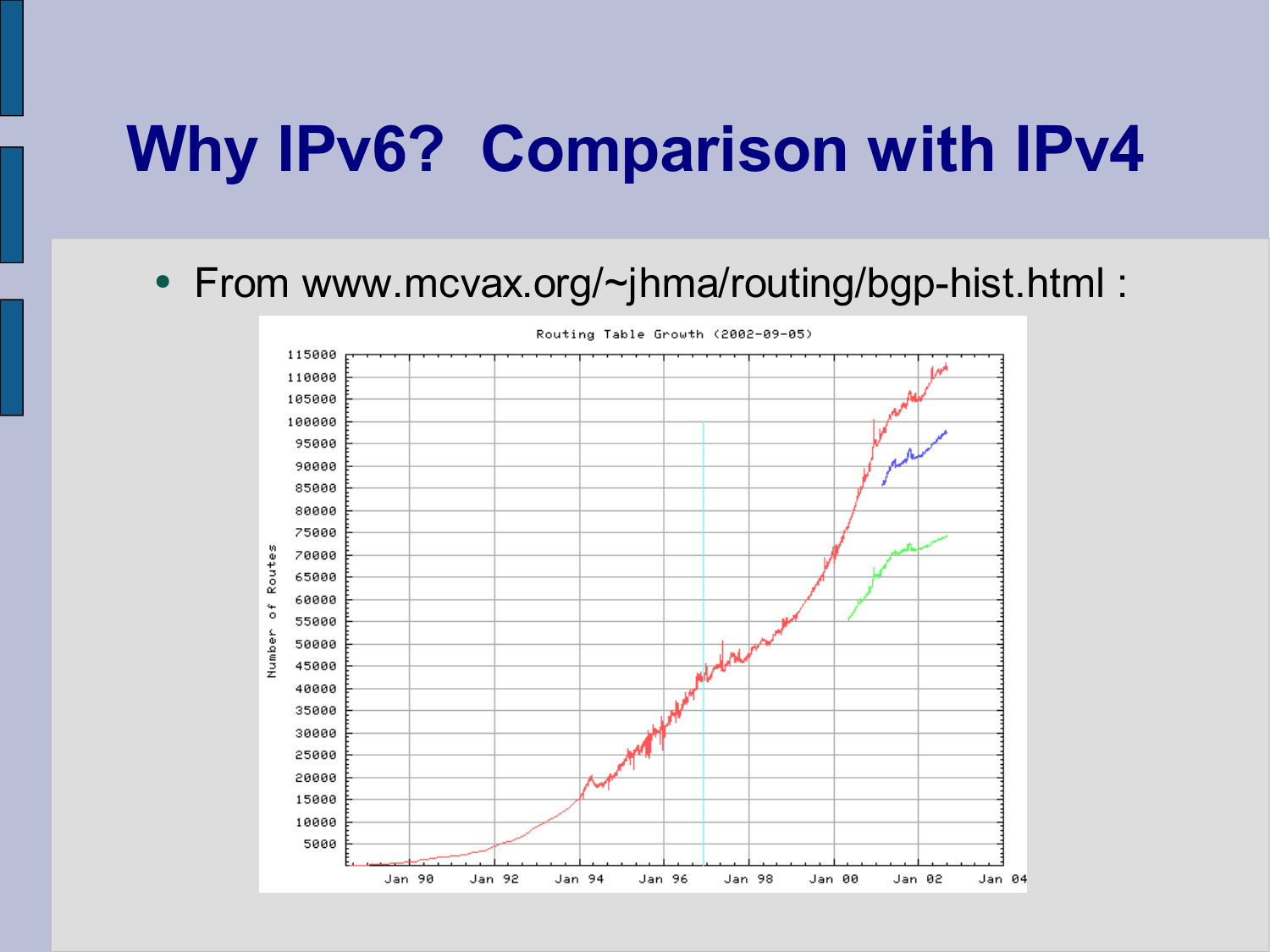- **Roaming becomes much easier**
	- **Use of Mobile IPv6 and AnyCast**
		- Cell phone roaming much cleaner
		- Cell phone can automatically identify new routing information from a new tower
		- Cell phone keeps the same IP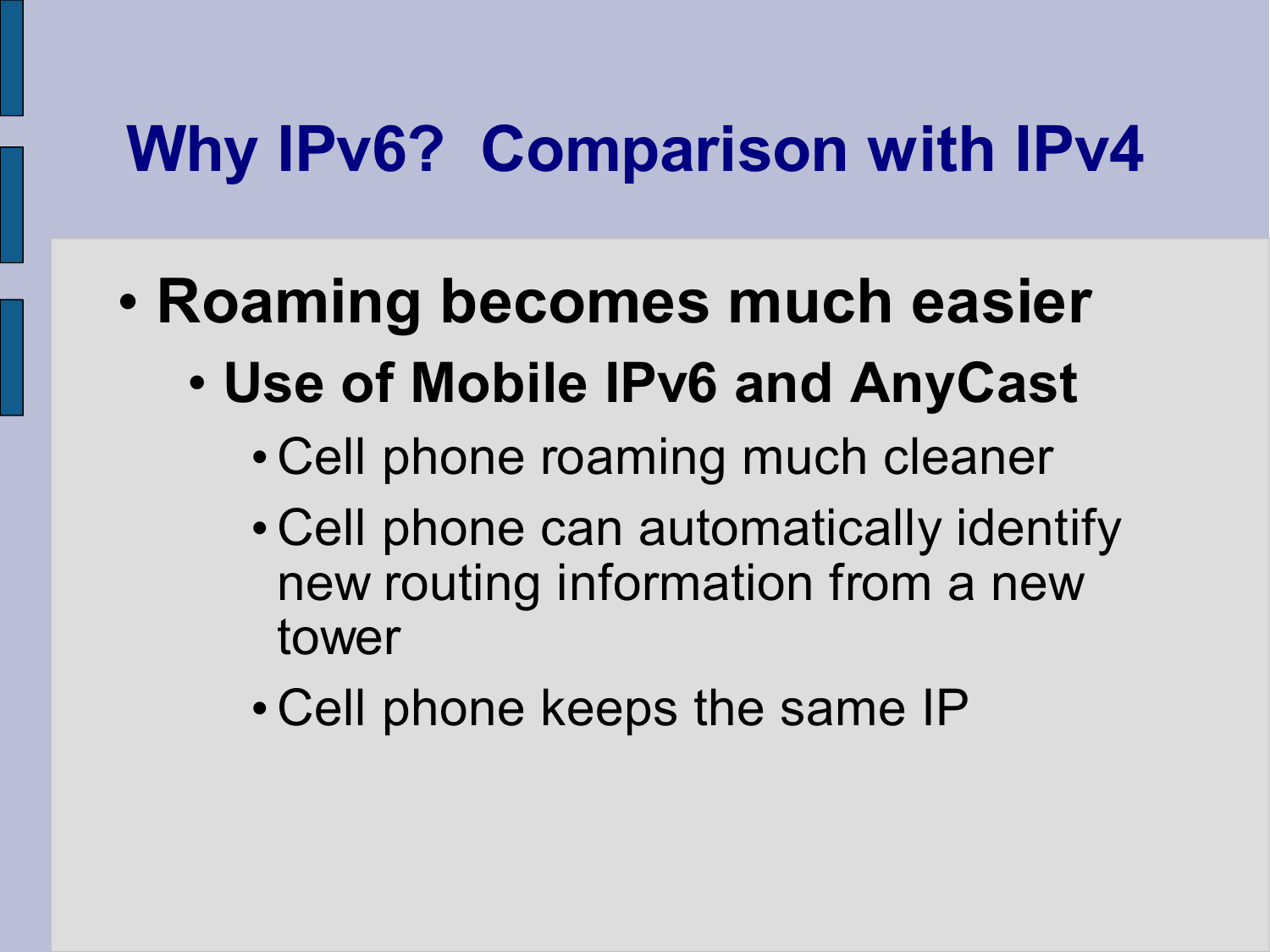- **IPv6 reestablishes end to end connectivity**
	- The internet was originally designed for hosts to communicate directly with each other
	- One of the "fixes" to keep IPv4 working (NAT) breaks end to end connectivity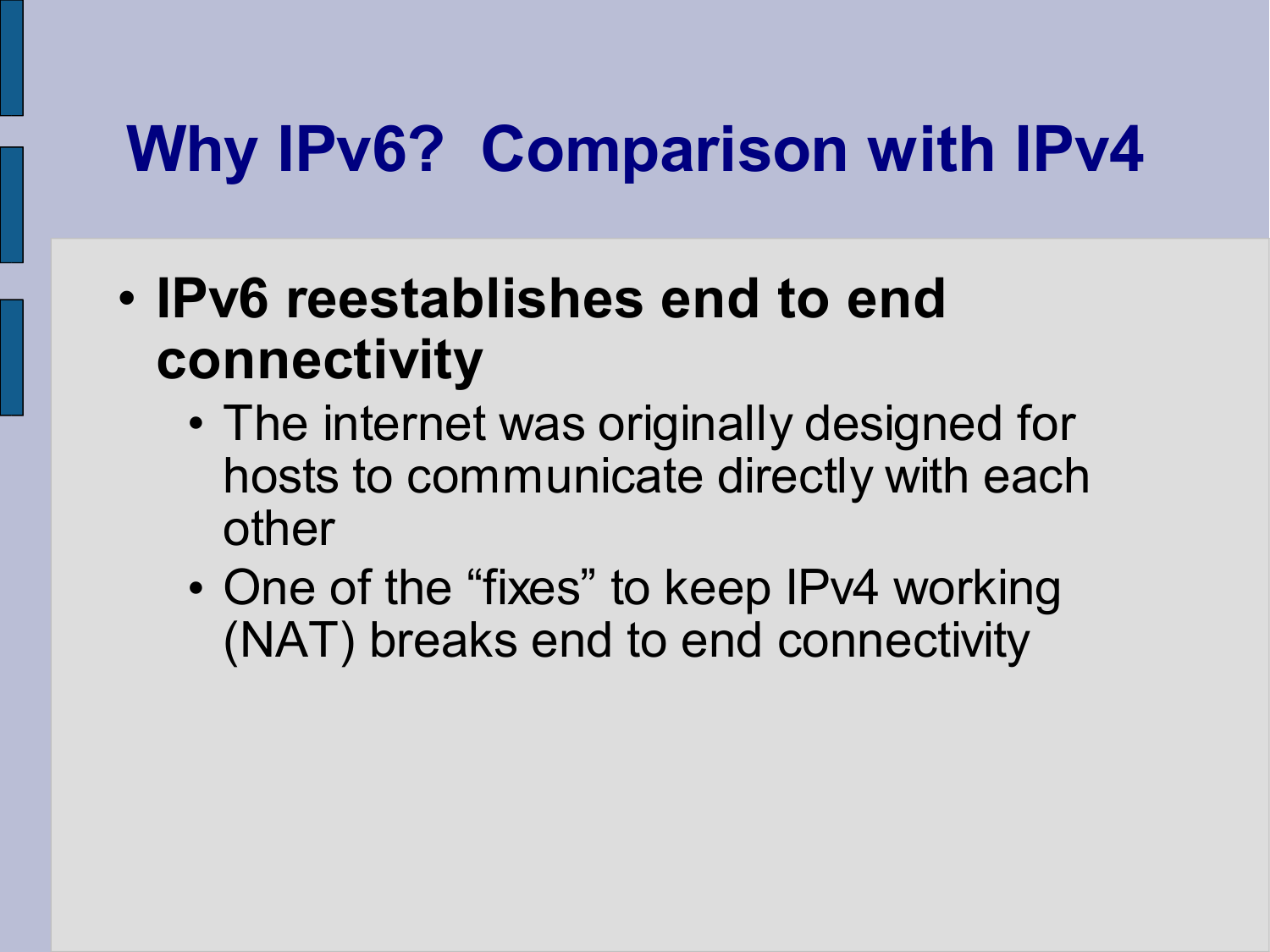## **What do I need to know about IPv6?**

- 6Bone
	- Experimental IPv6 beta network
	- IPv6 "Islands" connected via IPv4 tunnels
	- Connectivity
		- Native
		- Tunnel Broker and other tunneling methods
	- Number of networks continues to grow
		- http://www.cs-ipv6.lancs.ac.uk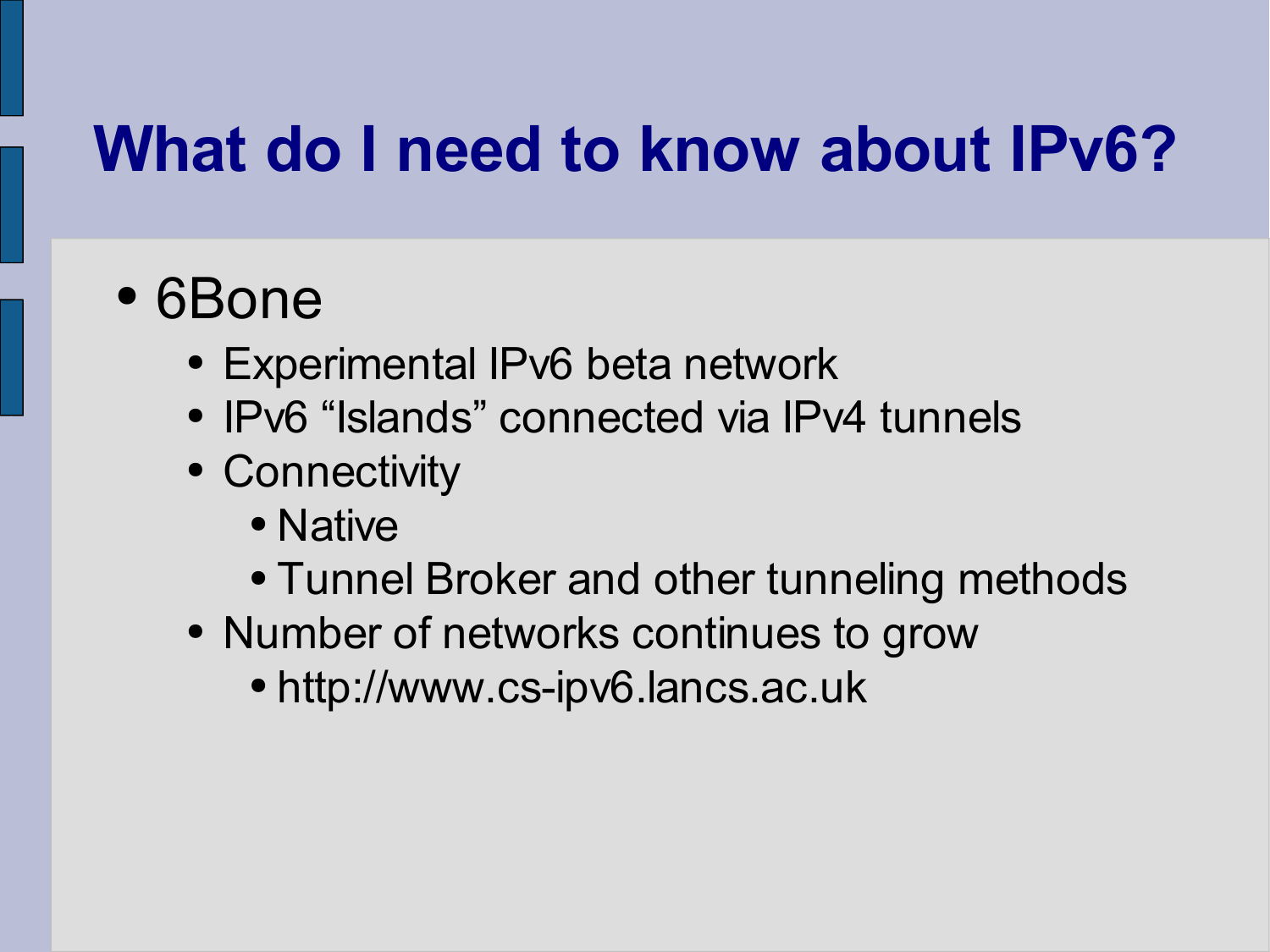## **What do I need to know about IPv6?**

- Global adoption
	- Earliest adopters
		- Asia -- Japan & China expect full conversion by 2005
		- European Union
	- Resistive adopters
		- United States
			- US has roughly 70% of the world's IPv4 addresses
			- Detractors claim excessive level of effort to implement
	- New Developments
		- US DoD mandated all new network infrastructure equipment be IPv6 capable as of 10/2003
		- Full conversion for DoD expected by 2008
		- NTT/Verio, SpeakEasy, Hurricane Electric and others
		- Moonv6 Project (http://www.moonv6.org)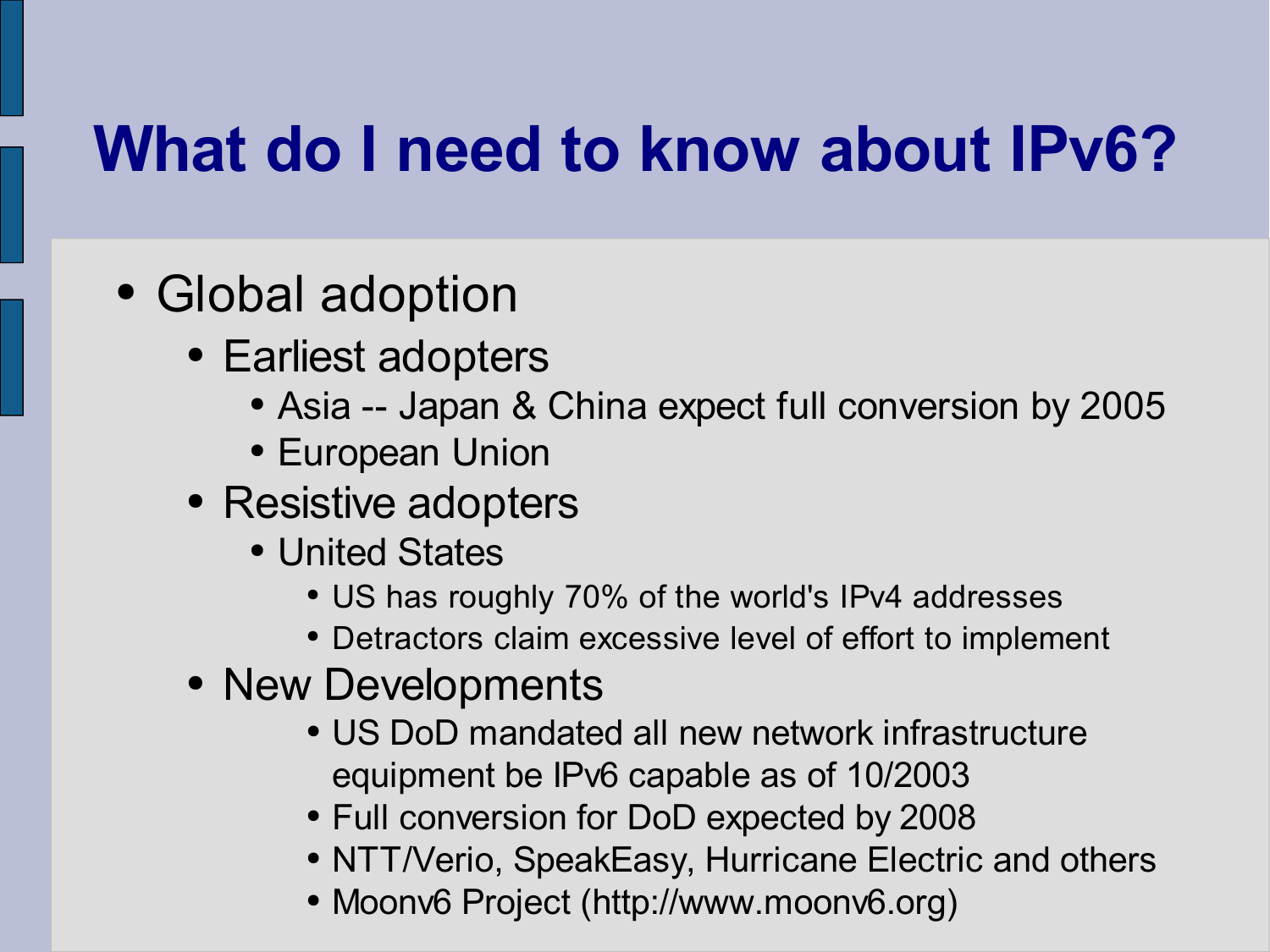## **IPv6 – Addressing**

#### ● **3ffe:80ee:16f9:3481:efab:1092:aaaa:3ff1**

- Each block in the address represents 16 bits
- Just 2 words of an IPv6 address cover the entire IPv4 internet

#### ● **The first word defines the type of address**

- **3ffe** -- 6 Bone address (experimental globally routable IP)
	- Depreciated in leiu of 2001: addresses (RFC 3701)
- **fe80** -- Link Local address, used to get information about the network (routers, etc.)
- **::1** -- localhost (127.0.0.1 in the IPv4 world)
- **::** -- equivalent to 0.0.0.0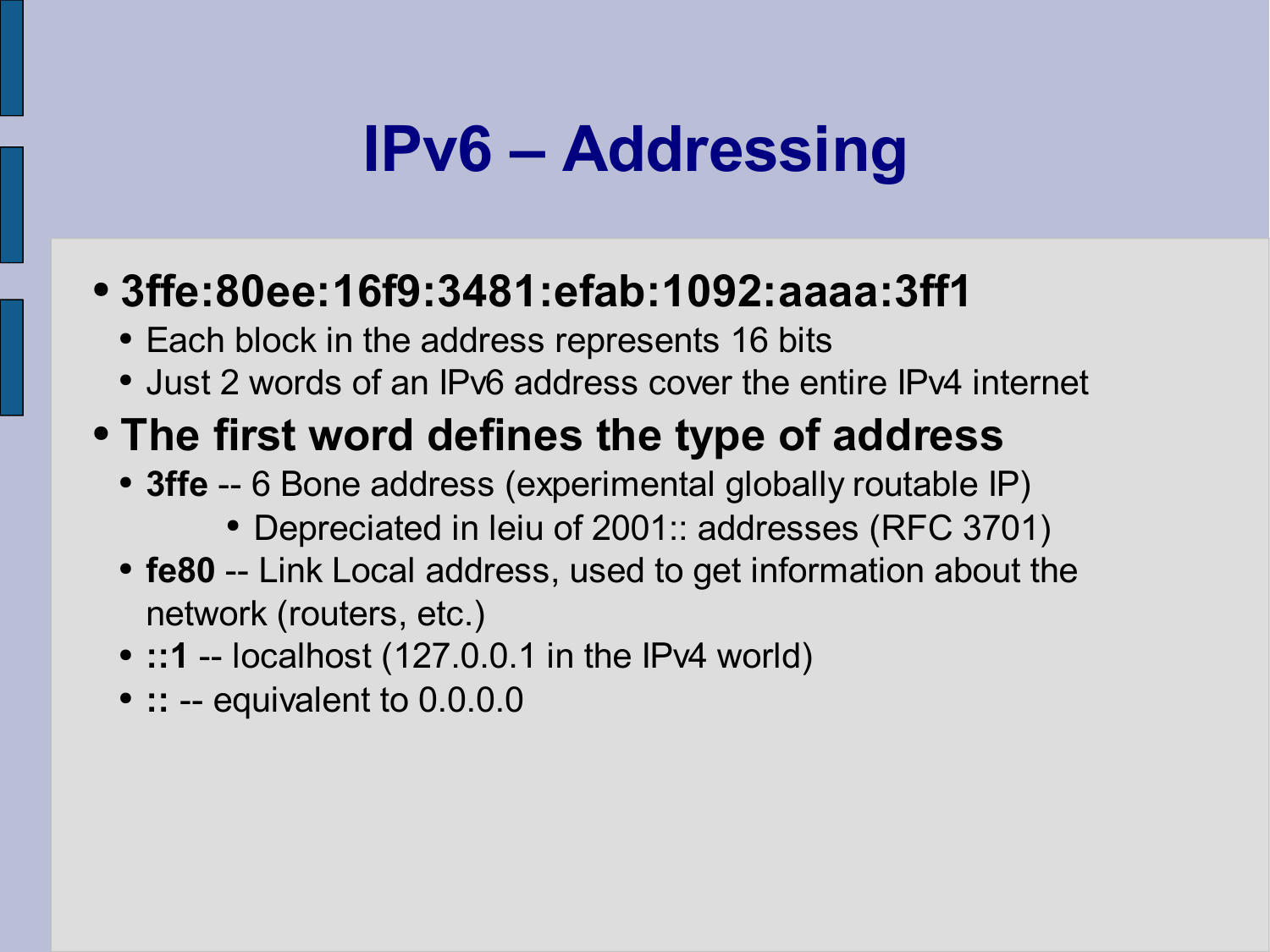## **IPv6 – Addressing EUI-64**

- Extended Unique Identifier (EUI-64)
- Clients can receive IPv6 address based on MAC
- 64 bit prefix assigned by Router Advertiser or DHCPv6, last 64 bits assigned by EUI-64
- FF-FE inserted between 3rd and 4th bytes
- 00-0B-3C-F4-22-CE becomes 00-0B-3C-FF-FE-F4-22-CE

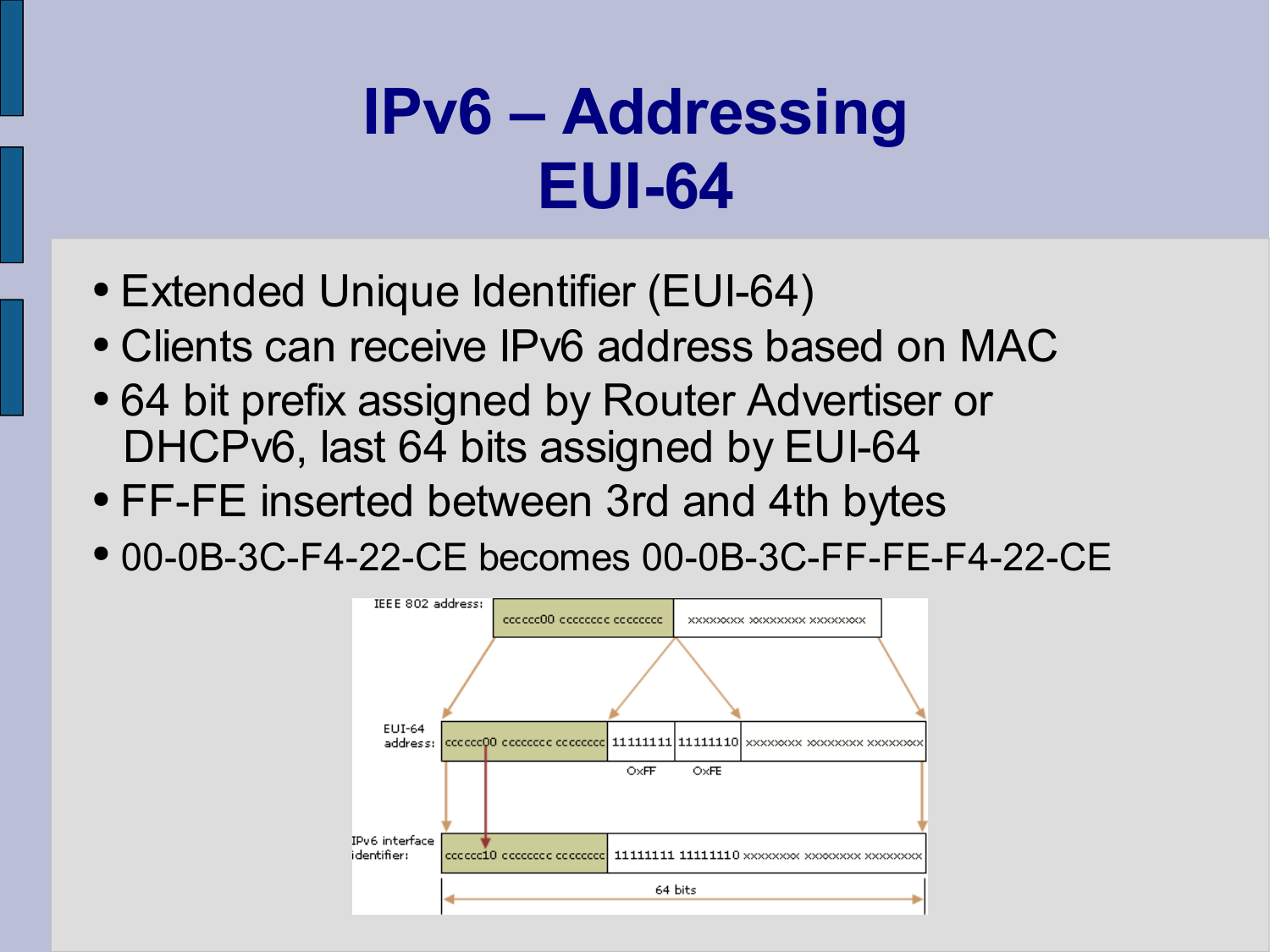## **IPv6 – Addressing EUI-64**

- Using MAC address as part of IP considered a privacy issue
- Not addressed in RFC 2373
- RFC 3041 describes a randomly-generated interface identifier that changes over time to provide a level of anonymity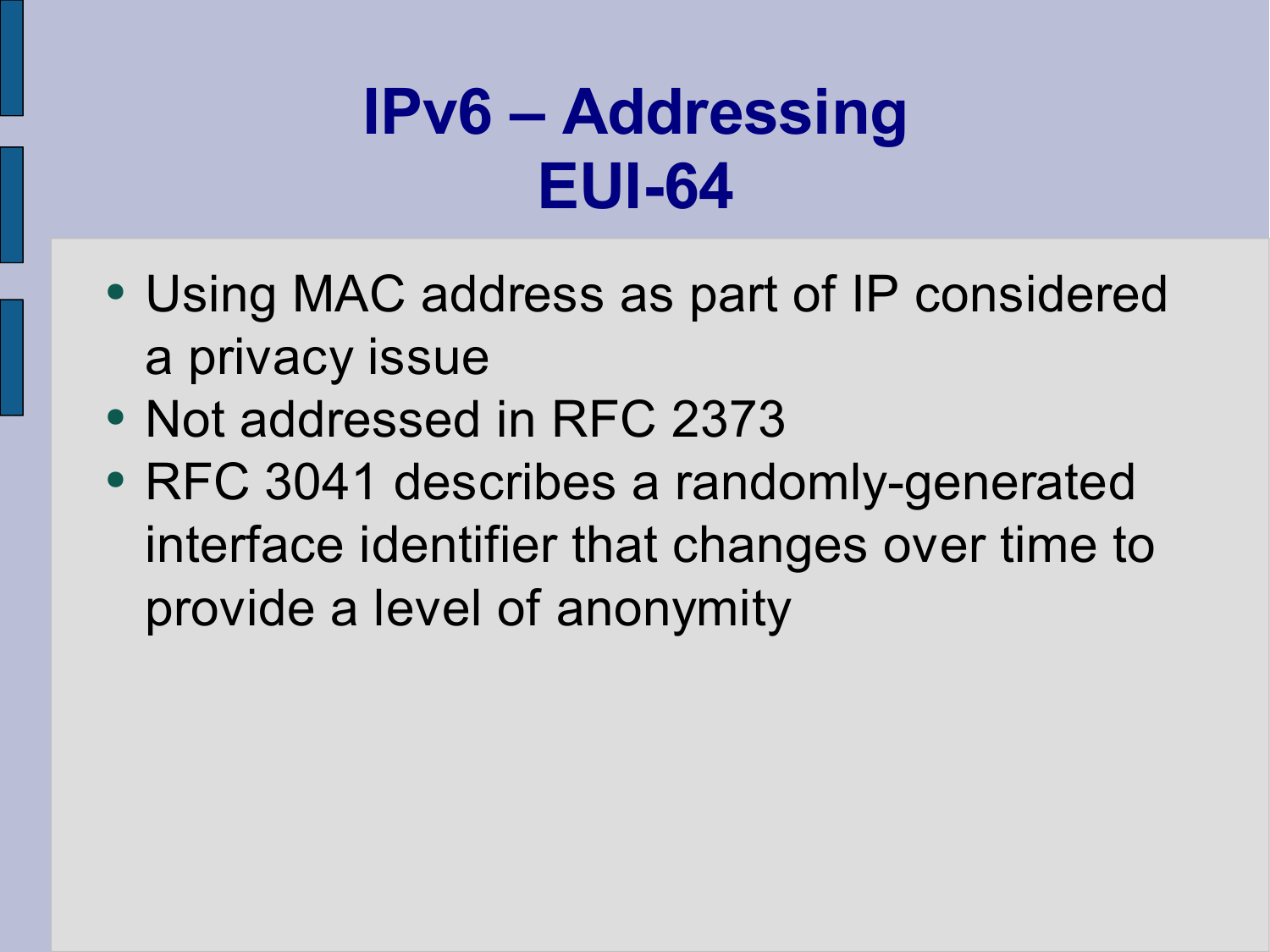## **IPv6 – Addressing**

- **2001** -- production globally routable IPv6 networks
- **2002** -- used for automatic 6to4 tunneling
- **FEC0** (Site Local Address) equivalent to 192.168.xxx.xxx/24 or 10.xxx.xxx.xxx/8 addresses (DEPRECIATED).
	- To be replaced by FC00::/7
- **FF01, FF02 and FF05** are multicast addresses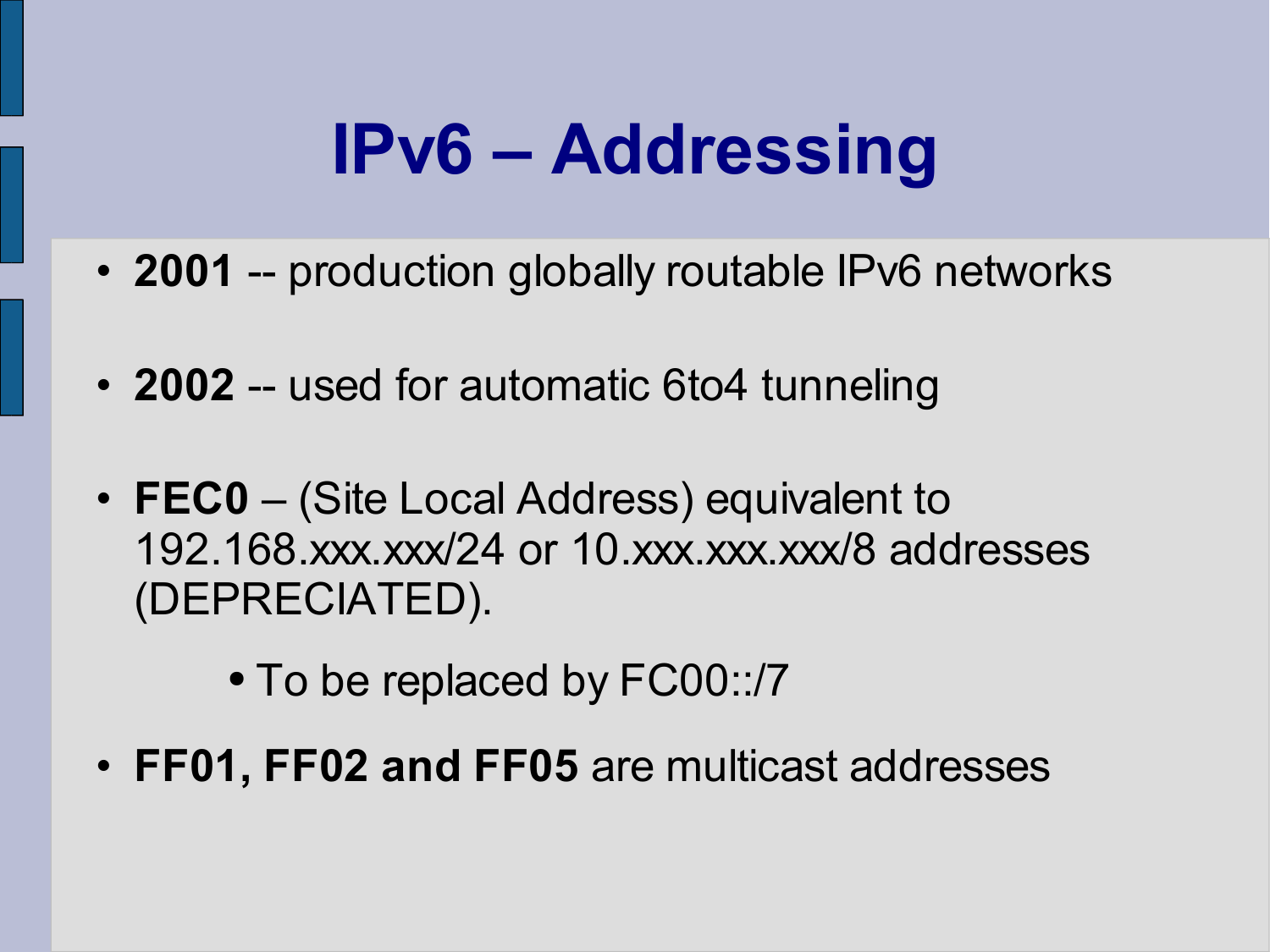## **IPv6 – OS Support**

- **FreeBSD, OpenBSD, NetBSD, Apple OSX and BSDi - include the Kame IPv6 stack**
	- http://www.kame.net
	- IPv6 is enabled by default

#### ● **Linux kernel 2.4.xx -- very buggy IPv6 implementation**

- can be augmented by patches from the USAGI project
- http://www.linux-ipv6.org
- USAGI is a port of the KAME project to Linux
- **Linux kernel 2.6.xx -- USAGI patches included by default**
- **Solaris 8.x and above -- native support**
- **Novell Netware 6.x and above – native support**
	- load BSDSOCK.NLM

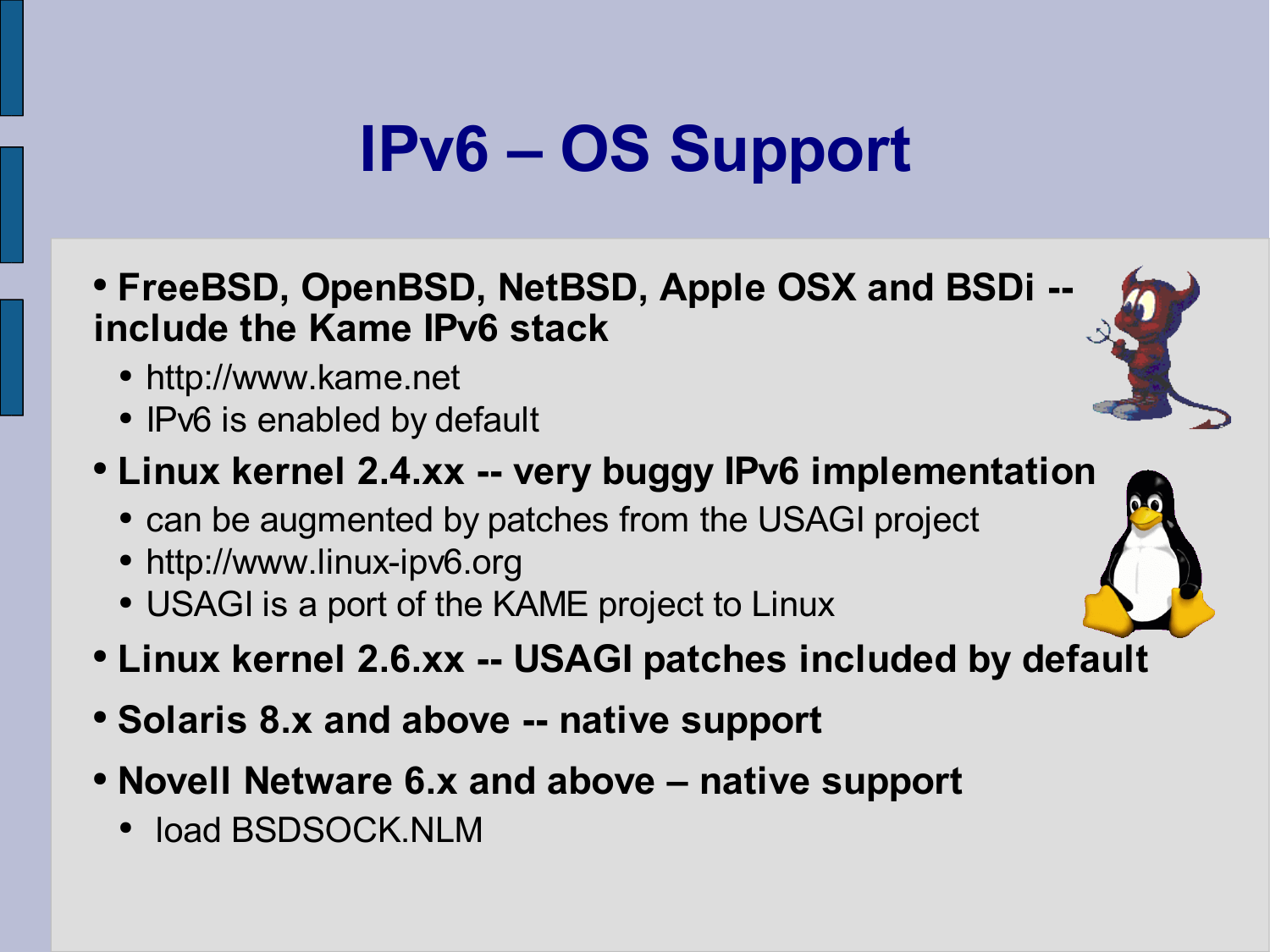## **IPv6 – OS Support**

- **Windows 9x/Me** -- no Microsoft supported IPv6 capability
- **Windows NT 4** -- very early beta IPv6 stack
- **Windows 2000** -- beta quality IPv6 stack
- **Windows XP and Windows 2003 Server** -- IPv6 stacks built in
	- Typing **"ipv6 install"** in a command shell (Windows XP) or adding the stack in network properties (Windows XP/2003) enables these stacks.
	- **"netsh"** to control IPv6 from CLI (Windows XP/2003)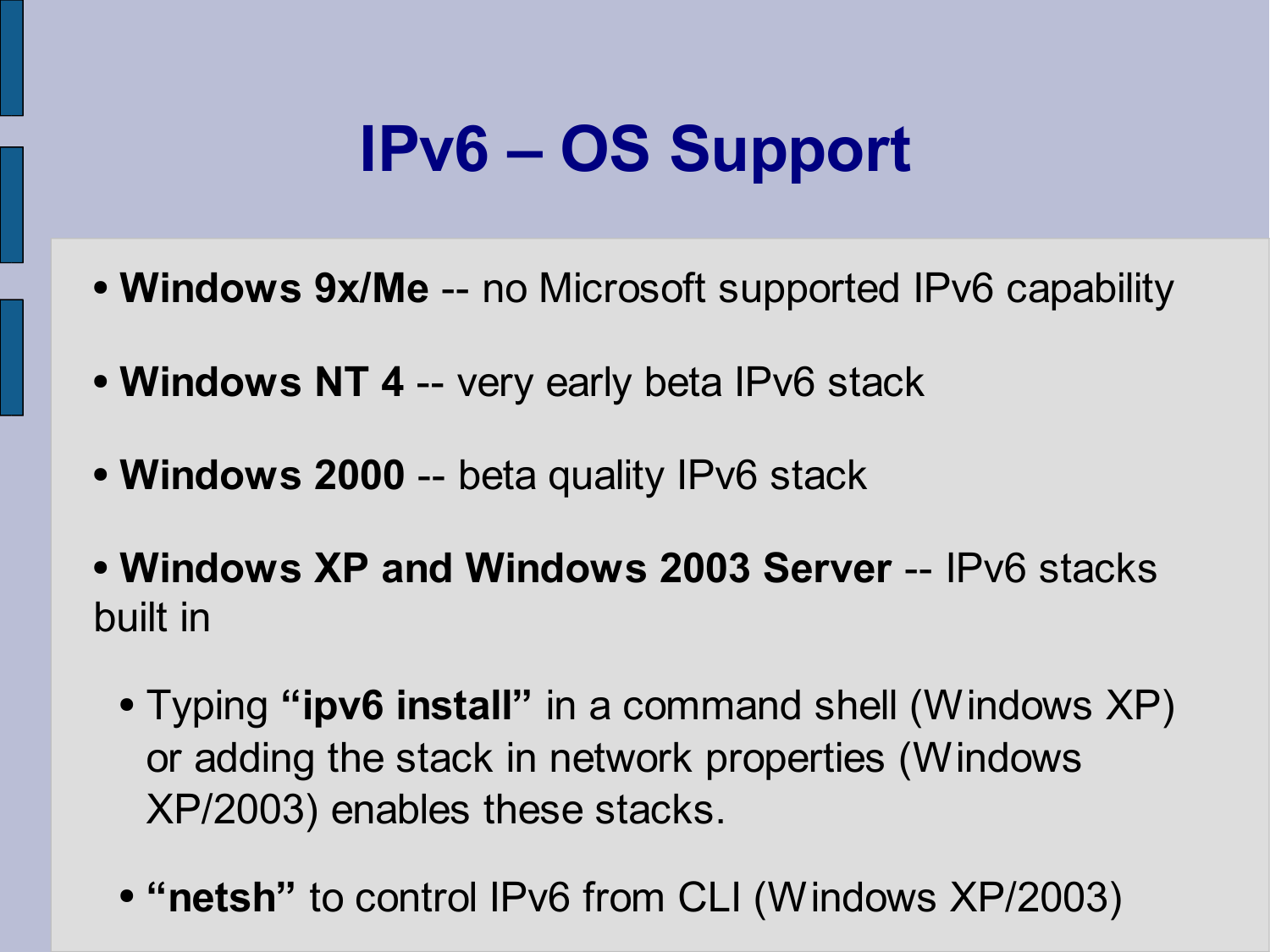## **IPv6 – Tunnel Brokers**

- **Top North American IPv6 Providers**
	- NTT/Verio, Freenet6, Hurricane Electric (SpeakEasy soon)
- **NTT/Verio**
	- Supplies tunnelling services to its customers in urban and rural areas

#### ● **Hurricane Electric and Freenet6**

- Open tunnelling servers
- Anyone with an IPv4 address can tunnel IPv6
	- http://www.tunnelbroker.net (static v4 IP)
	- http://www.freenet6.net (dynamic v4 IP)
- **Other tunnel brokers available worldwide**
	- Most only require on-line registration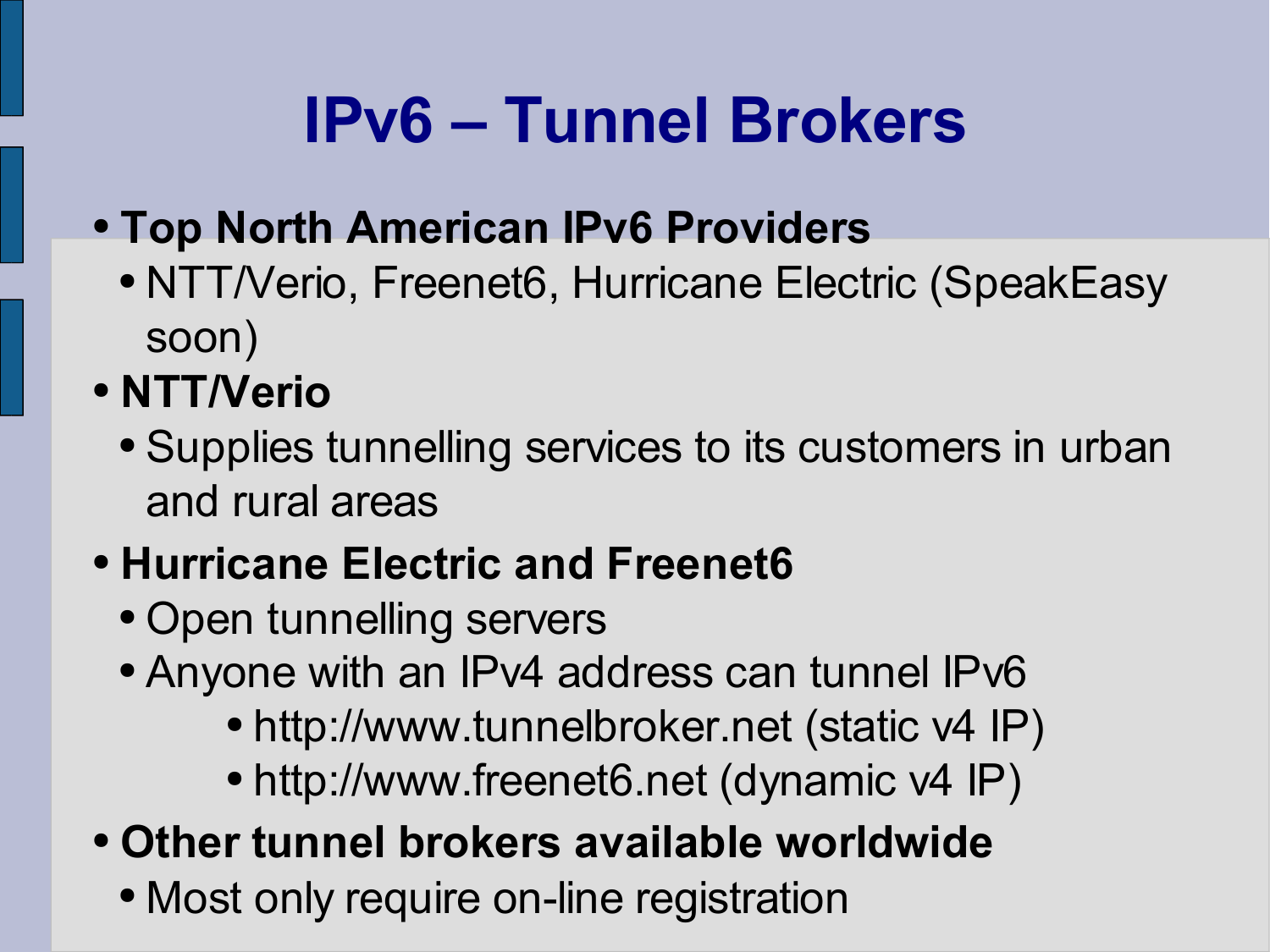## **IPv6 – Tunnelling & Transition Methods**

- **ISATAP** (Intra Site Automatic Tunnelling Addressing Protocol -- ::0:5EFE:w.x.y.z prefix)
- **6to4** (Tunnel Brokers 3ffe or 2001 prefix)
- **Automatic 6to4** (Dynamic Tunnels 2002 prefix)
- **Teredo and Silkroad** (6to4 tunnelling over UDP)
- **NAT/PT** (Network Address Translation/Protocol Translation)
- **Bump In The Stack/Bump In The API** (BIS/BIA)
- **Dual Stack Transitioning Mechanism** (DSTM)
- **Transport Relay Translator** (TRT)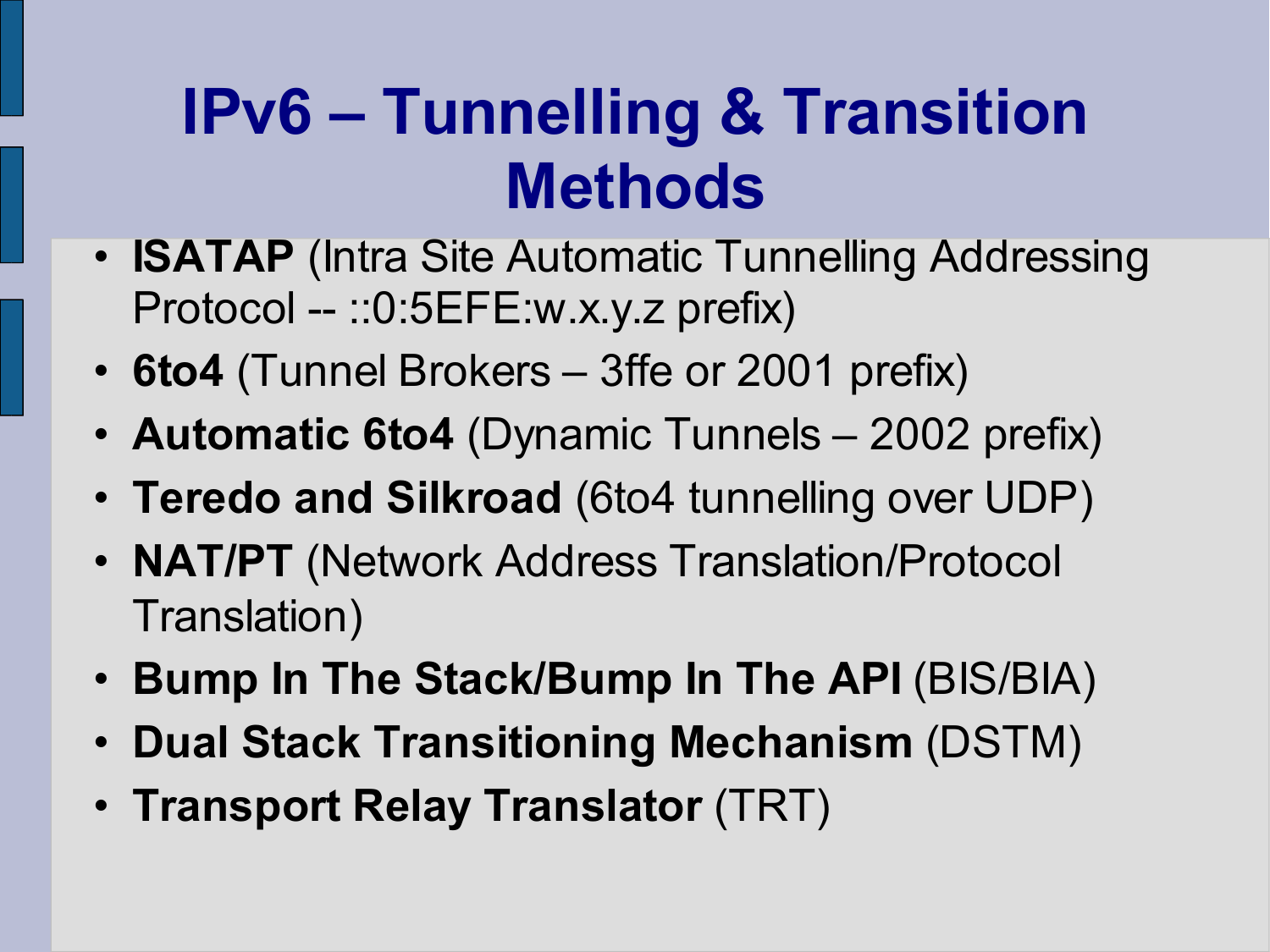### **IPv6 – Tunnelling & Transition Methods -- ISATAP**

- Used mostly for IPv6 connectivty between hosts on a LAN, VLAN or **WAN**
- Requires a 6to4 gateway for packets to leave the local LAN
- Can be used for an IPv6 NAT
- IPv6 address includes IPv4 address.
	- 2002:836B:1:5:0:5EFE:10.40.1.29
- IPv4 becomes the link layer for IPv6

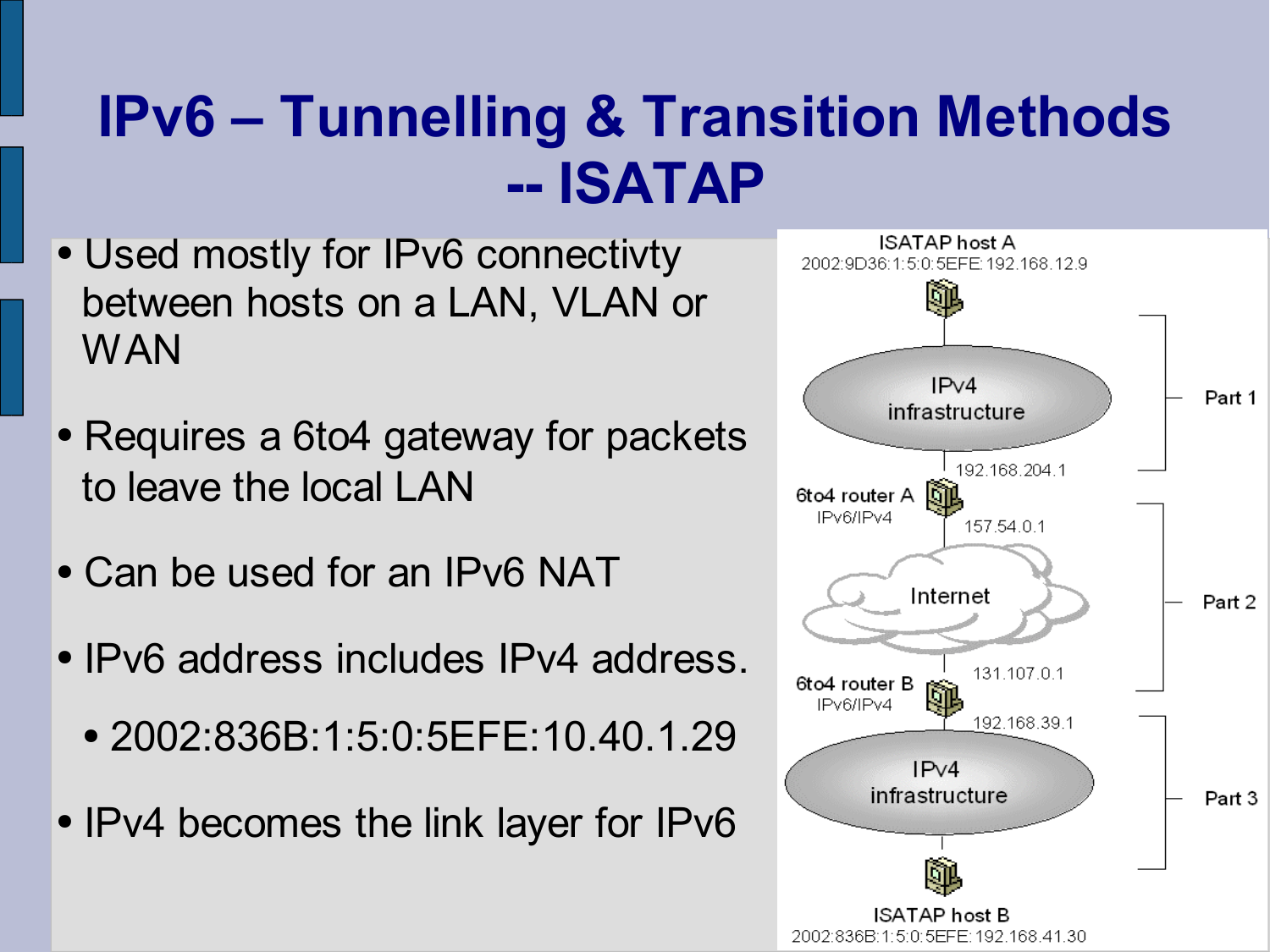### **IPv6 – Tunnelling & Transition Methods -- 6to4 Via a Tunnel Broker**

- Currently the most popular way to connect via IPv6
- Requires IP Protocol Type 41
- Does not work with NAT'ed IPv4 hosts unless the host is a 1 to 1 **NAT**
- Most tunnel brokers will give a /48 or a /64 subnet for the rest of your network
	- $\bullet$  /48 = 1,208,925,819,614,629,174,706,176 IPs
	- $\bullet$  /64 = 18,446,744,073,709,551,616 IPs
- Very easy to set up and change
- Frequently used as an attack vector, since tunnels can be set up to different countries easily
- http://www.sixxs.net has a 6to4 proxy that only shows the IPv6 source address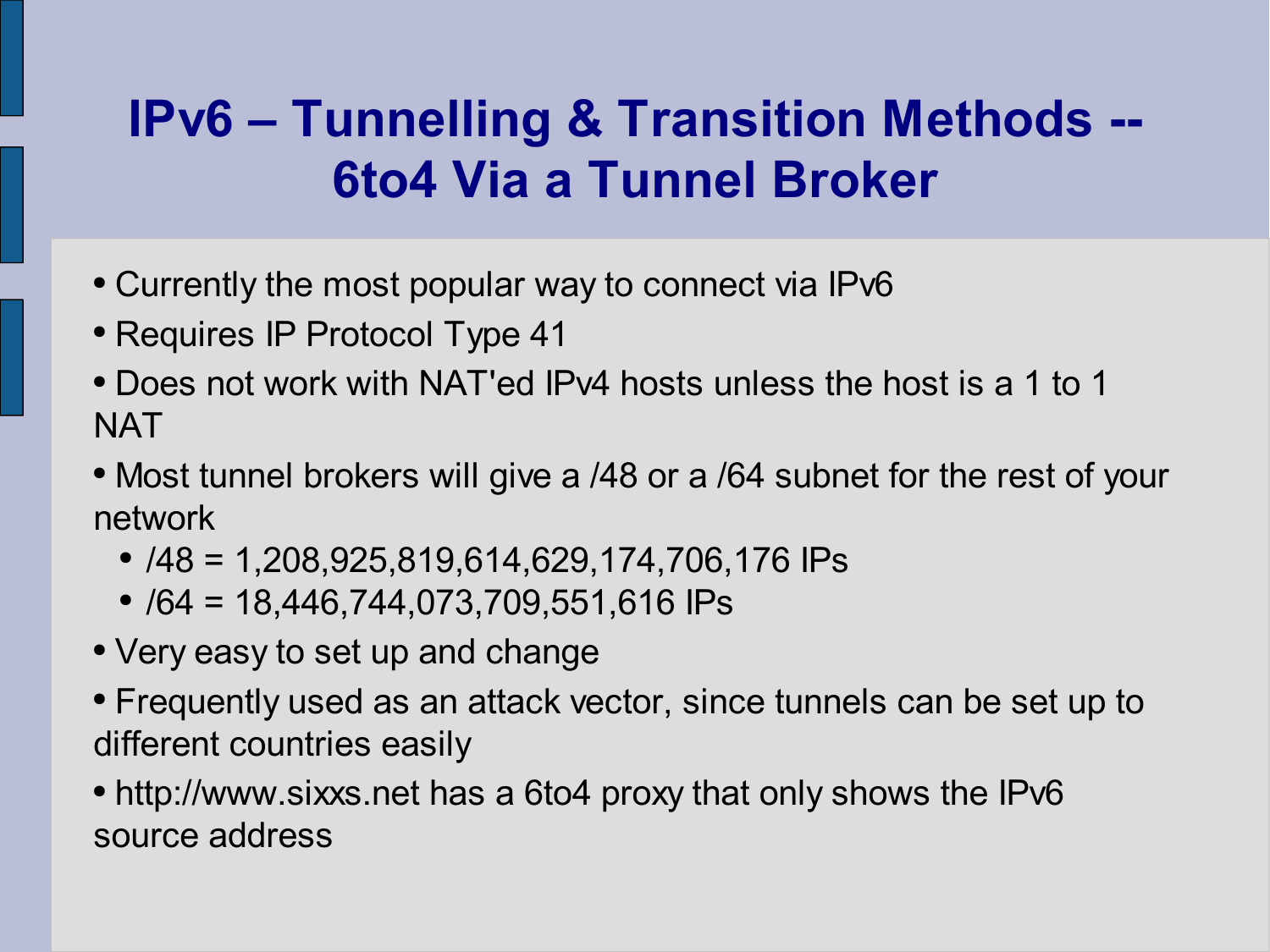### **IPv6 – Tunnelling & Transition Methods -- 6to4 Via Auto Tunnelling**

- Fairly easy to set up
- Convert your IPv4 address to hex, then put a 2002 in front of it:
	- 69.3.46.44 becomes 2002:4503:2e2c::/48
	- One IPv4 IP becomes a /48 subnet for IPv6
- Set default route for IPv6 traffic to 192.88.99.1
- Uses BGP to find the nearest 6to4 router and connect to the IPv6 internet
- Security questionable
	- you have little choice where your traffic is routed
- Windows XP SP1 auto tunnels by default
- •Not included with OpenBSD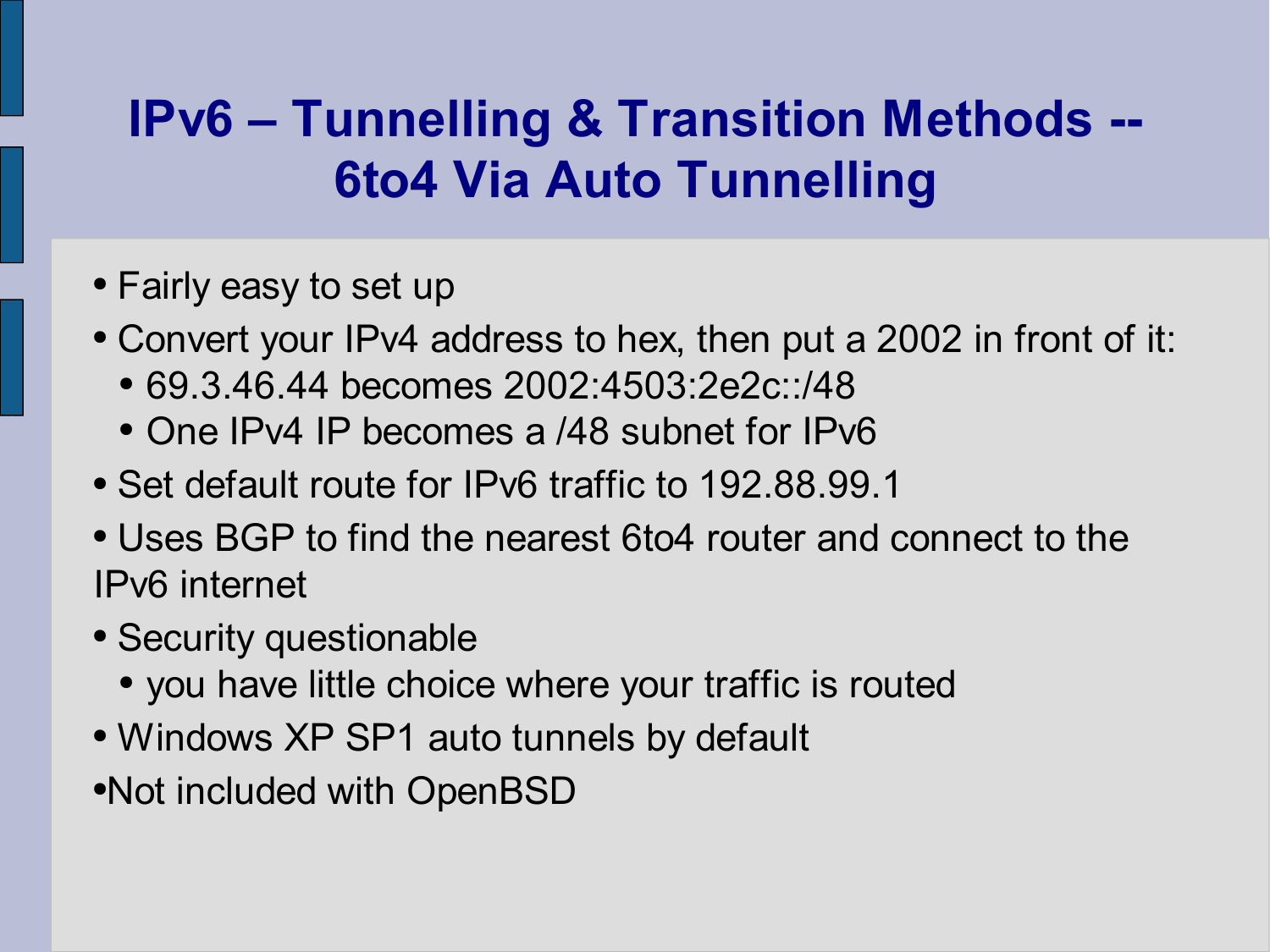### **IPv6 – Tunnelling & Transition Methods -- Teredo**

- Allows IPv6 tunnelling though NAT servers using UDP traffic
	- Uses port 3544 UDP by default
	- Port can be changed (to say, ports 53 or 500?)
- Microsoft and FreeBSD have the only implementations.
	- Windows XP SP1 only has a Teredo client
	- Kernel modules have been written for FreeBSD to be both a server and relay
- Could very easily be used as an attack vector
	- UDP traffic not commonly monitored
	- UDP not locked out at firewalls
- Considered a "last ditch" IPv6 tunnelling mechanism
- Draft calls for use of 3FFE:831F::/32 ONLY
- Does not allow tunnelling through restricted NATs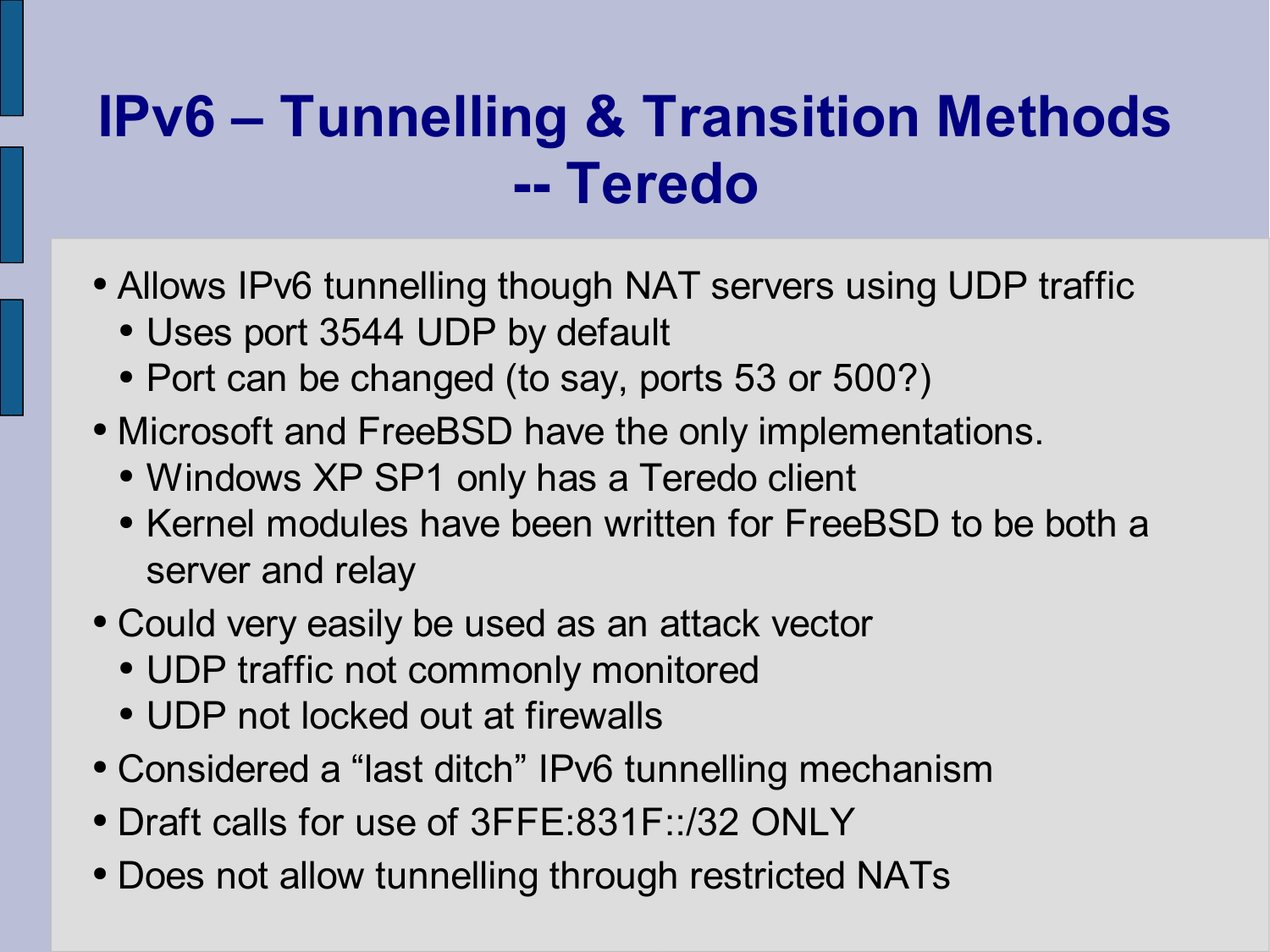### **IPv6 – Tunnelling & Transition Methods -- SilkRoad**

- Allows for IPv6 tunnelling though NAT servers using UDP traffic
	- Uses port 5188 UDP currently
- No current implementations
- Could also easily be used as an attack vector
- Allows for any address range to be used (not just 3ffe:831F::/32)
- VERY new draft
- Allows tunnelling through any type of NAT server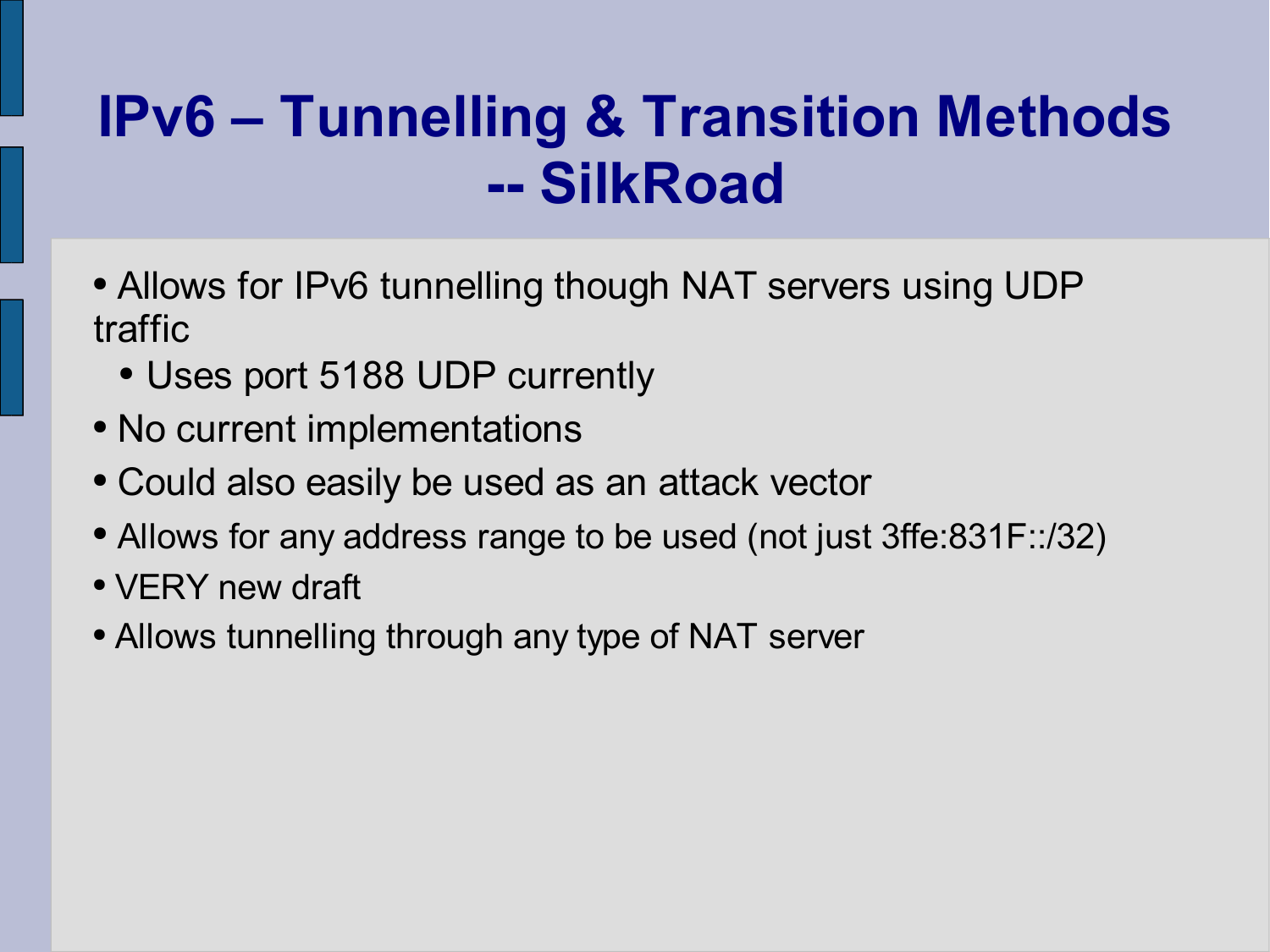### **IPv6 – Tunnelling & Transition Methods -- NAT/PT**

- **Network Address Translation/Protocol Translation**
- RFC 2766
- IPv6 hosts send requests to a dual-stacked gateway
- Gateway decides if the remote address is IPv4 or IPv6
	- Routes the packet as normal if destination is IPv6
	- Converts the packet to IPv4 with special header information if the destination is IPv4
	- Converts the returning packet to IPv6 and routes it back to the originating host
- Cisco has the only production quality implementation
- Technology is similar to an IPX/SPX only network connecting to hosts on the IPv4 internet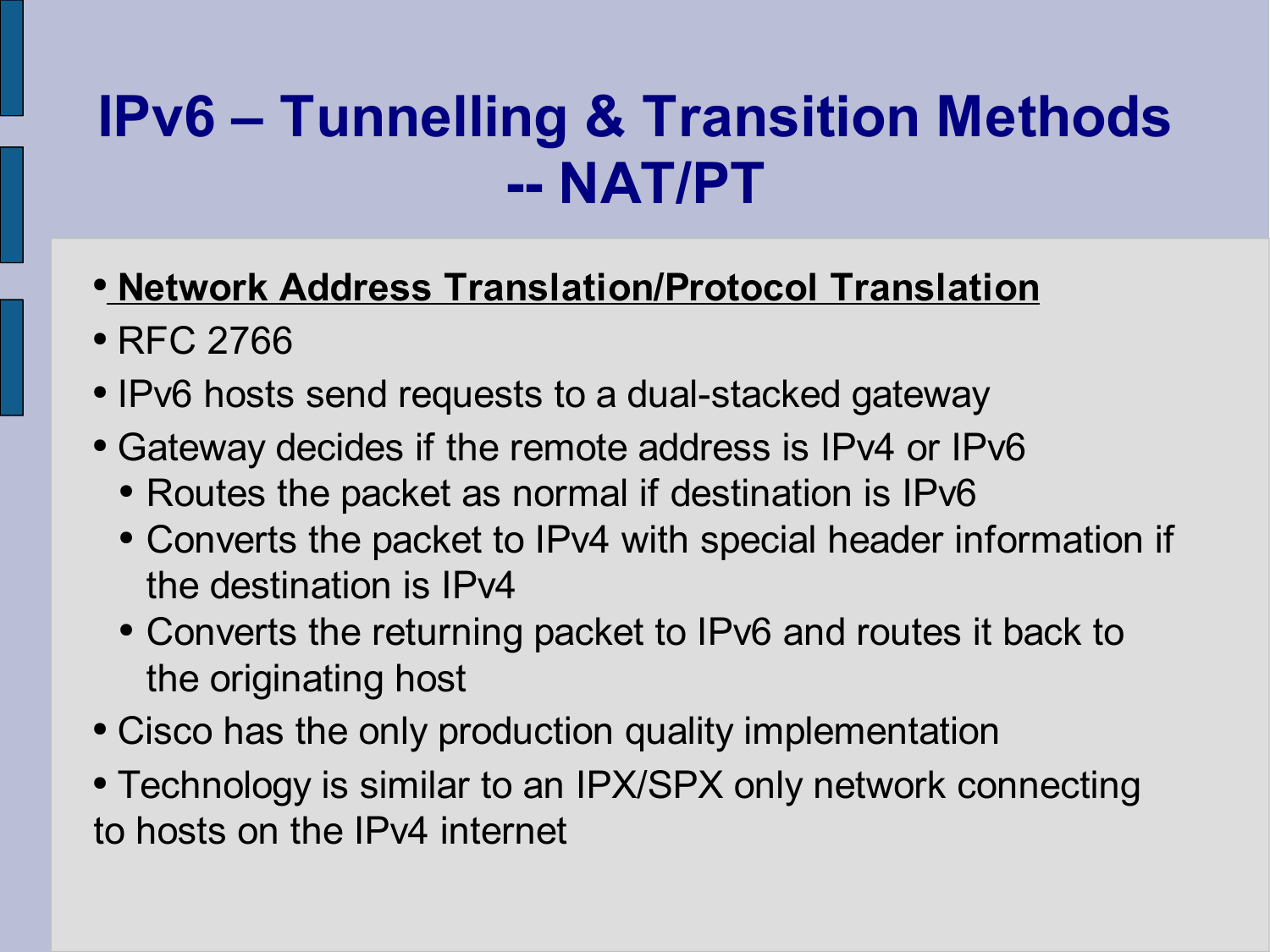### **IPv6 – Tunnelling & Transition Methods -- BIS/BIA**

- **Bump in the Stack/Bump in the API**
- Bump in the Stack RFC 2767
- $\bullet$  Bump in the API RFC 3338
- Used on dual stacked hosts to proxy programs that are IPv4 only or IPv6 only to use the other protocol
- Security is questionable
- Windows XP and 2003 include "port proxy"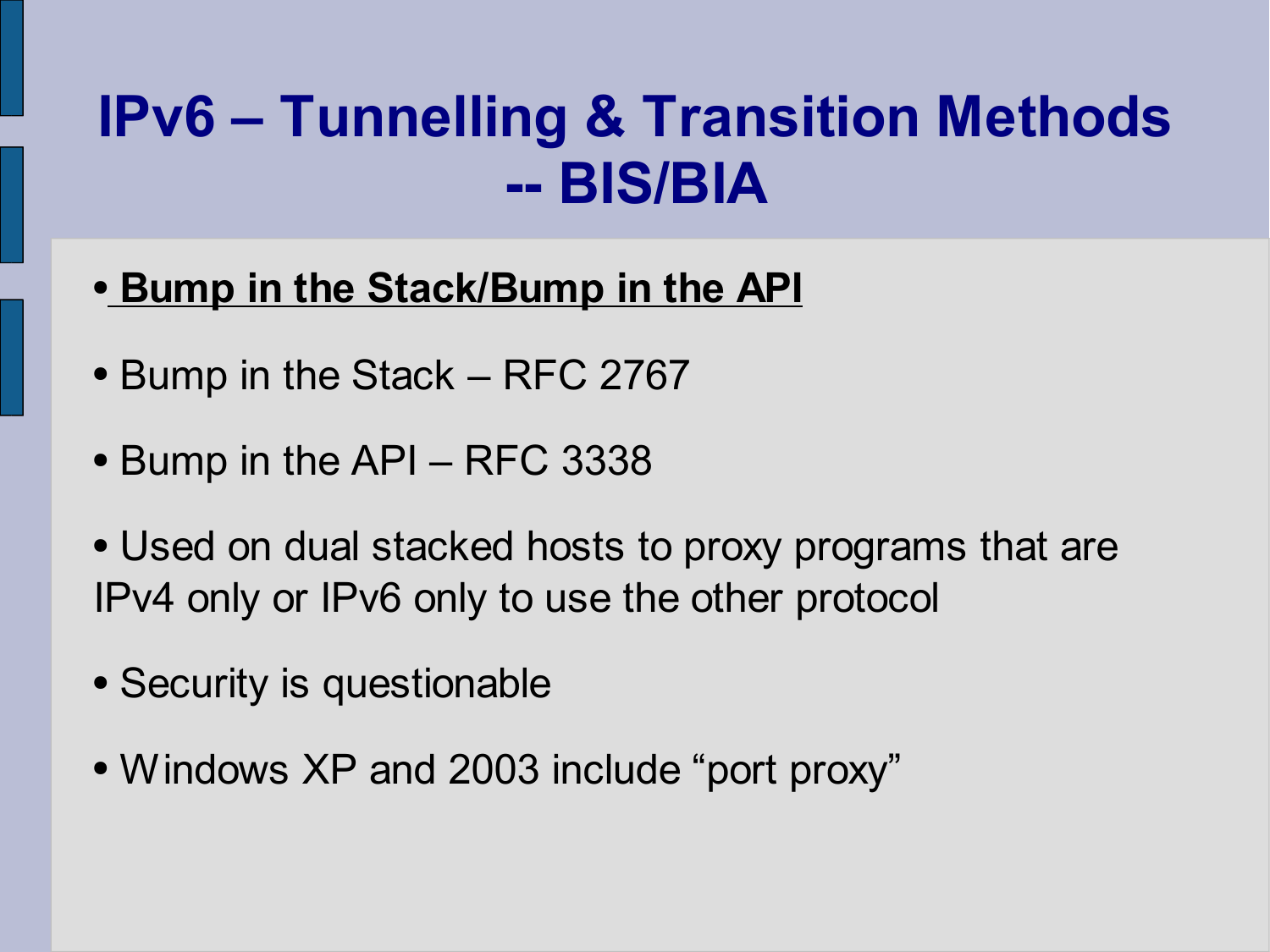### **IPv6 – Tunnelling & Transition Methods -- DSTM**

#### ● **Dual Stack Transitioning Mechanism**

- Based on dynamic IPv4 over IPv6 tunnels.
- Temporary assignment of global IPv4 addresses to IPv6 hosts.
- Allows IPv4 only apps to run in an IPv6 environment
- Requires DSTM gateway and server
- Multi-platform
- Minimizes need for IPv4 IPs

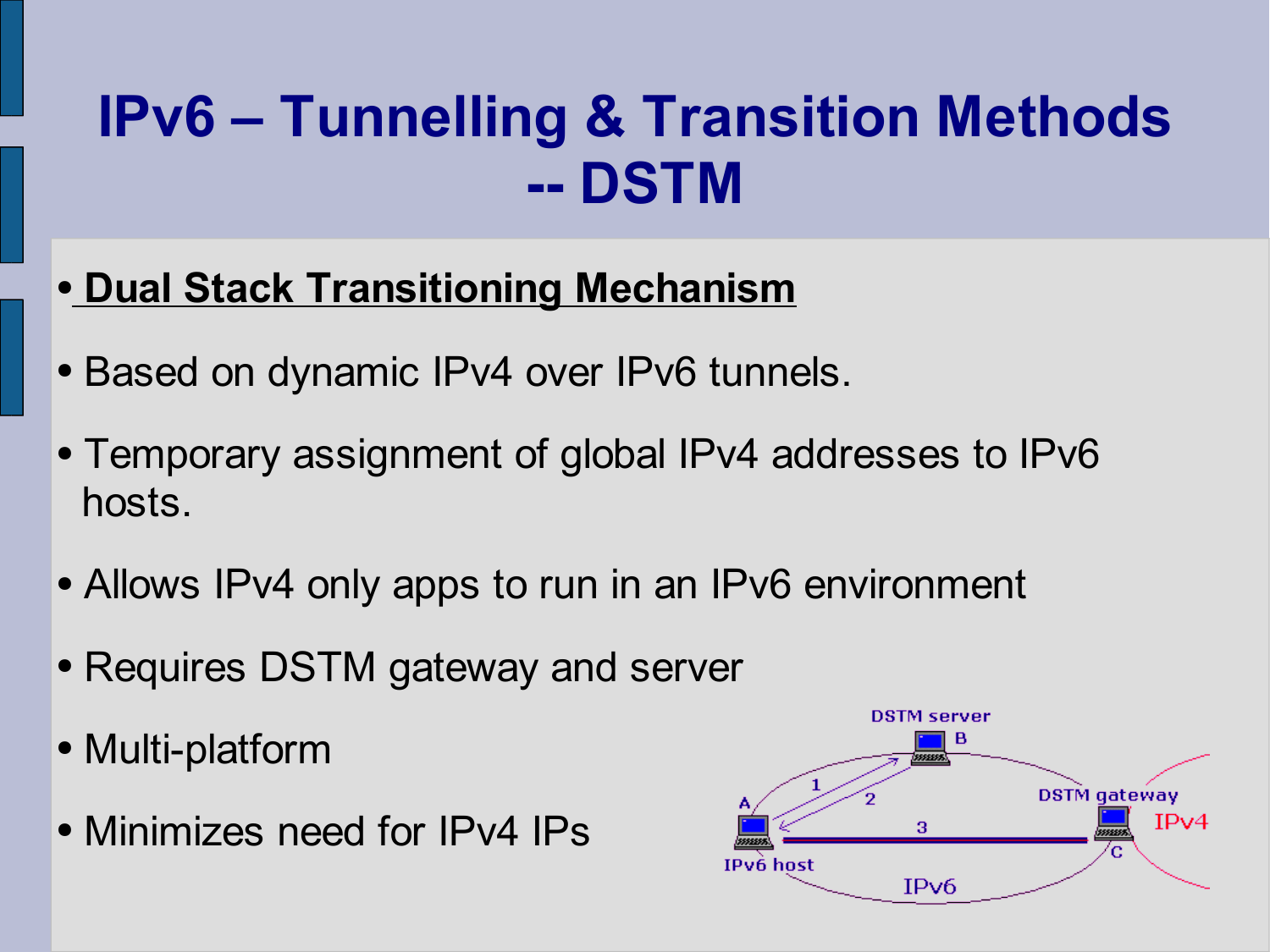### **IPv6 – Tunnelling & Transition Methods -- TRT**

- **Transport Relay Translator**
- Works as a DNS Proxy
- TRT server translates IPv4 addresses to IPv6
	- $\bullet$  fec0:0:0:0:ffff::/64 + 193.99.144.71 becomes
	- fec0:0:0:0:ffff:0:0:c163:9047
- BSD and Linux implementations
- Based on TOTD and FAITHD (BSD) or pTRTd (Linux)
- RFC 3142

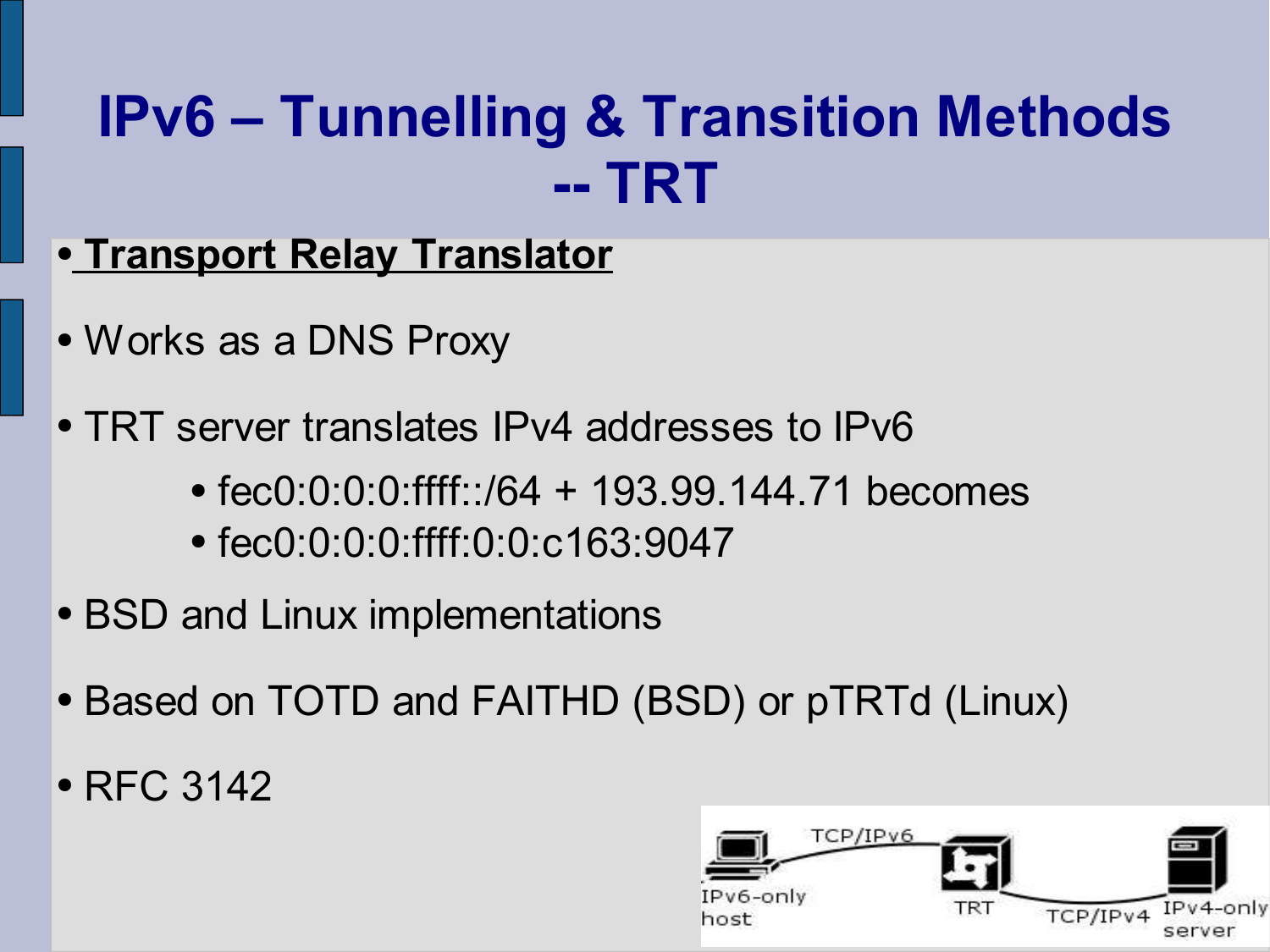## **IPv6 – Router Advertising**

- **Allows your IPv6 border router to broadcast its existence**
	- Advertises to clients their IPv6 prefix and default route

#### ● **Differs from DHCP**

- Can only broadcast a default route and address prefixes
- Cannot assign DNS, WINS, etc.
- **RA server is available in most IPv6 capable OSes**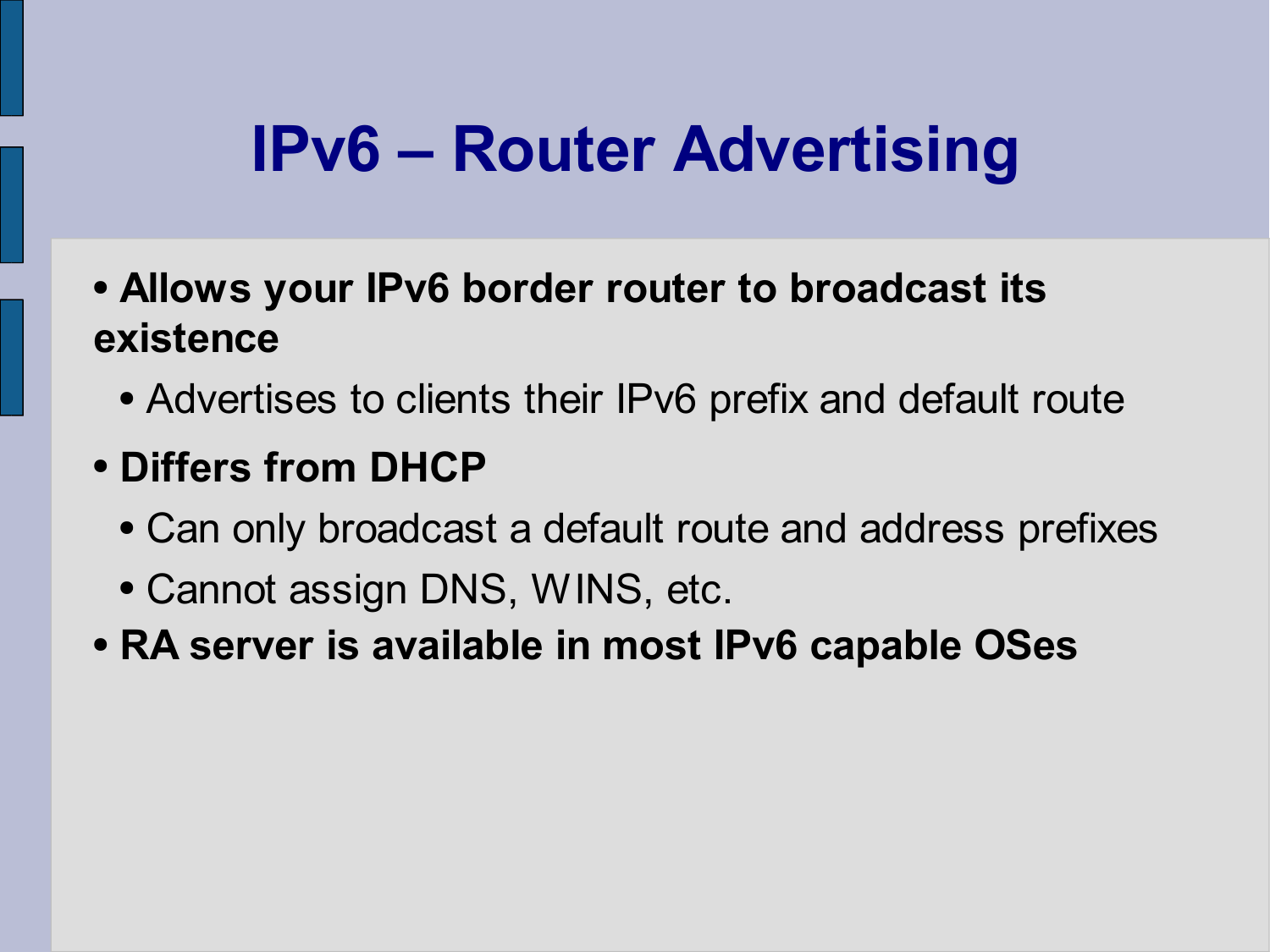## **IPv6 – DHCPv6**

- Combines the functionality of router advertising and DHCPv4
- Currently in alpha stages in most implementations
	- Cisco's DHCPv6 stack -- considered production quality
- Provides prefix delegation
- Facilitates distribution of IPs, default routes, DNS and WINS servers, and other options available in DHCPv4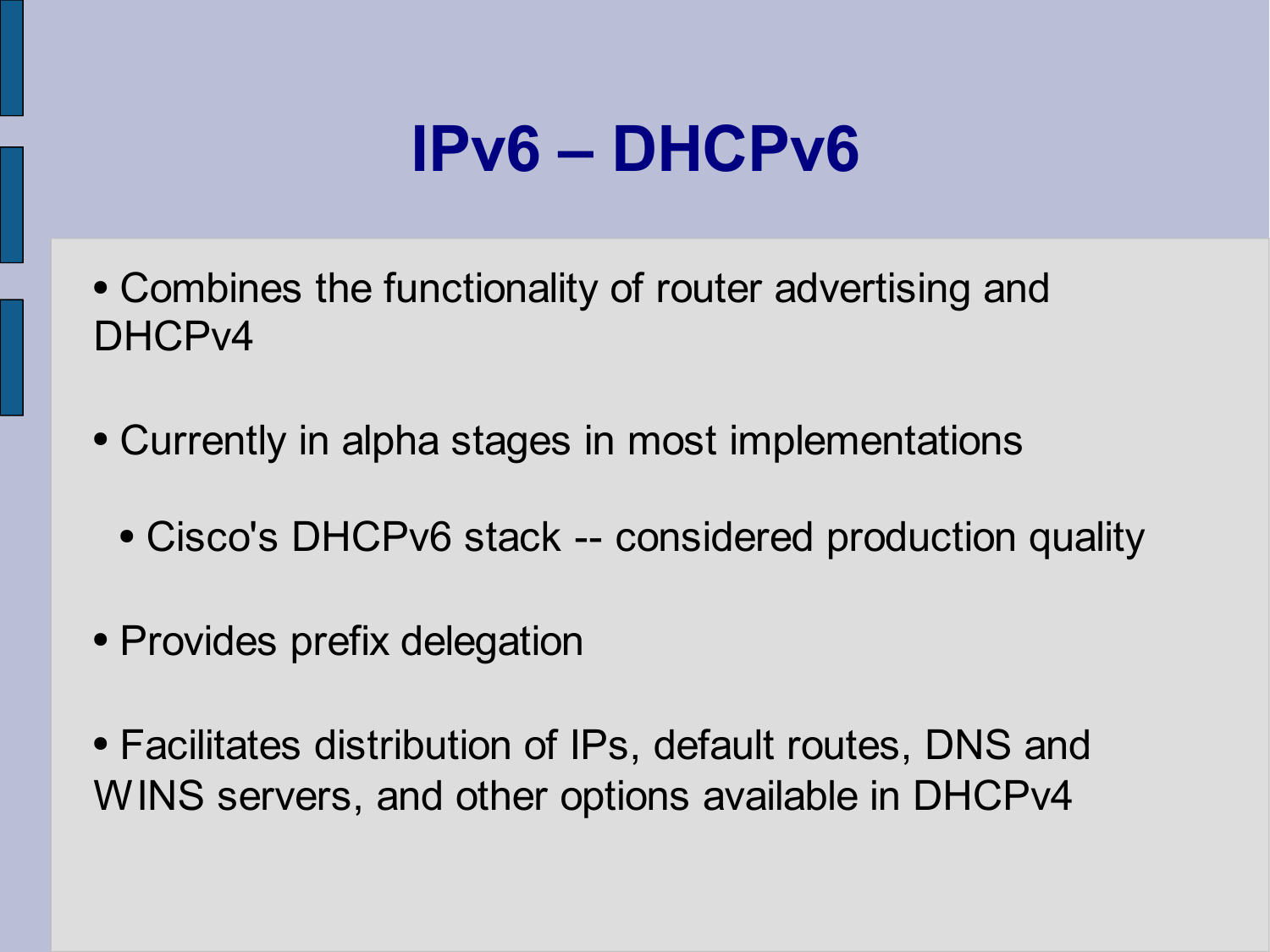## **IPv6 – Security**

- Firewalling IPv6
	- IPFW, PF for \*BSD
	- ip6tables for Linux



- Built-in firewall in Windows XP
	- Controlled by the **"netsh"** command
	- No IPv6 firewall in Windows 2003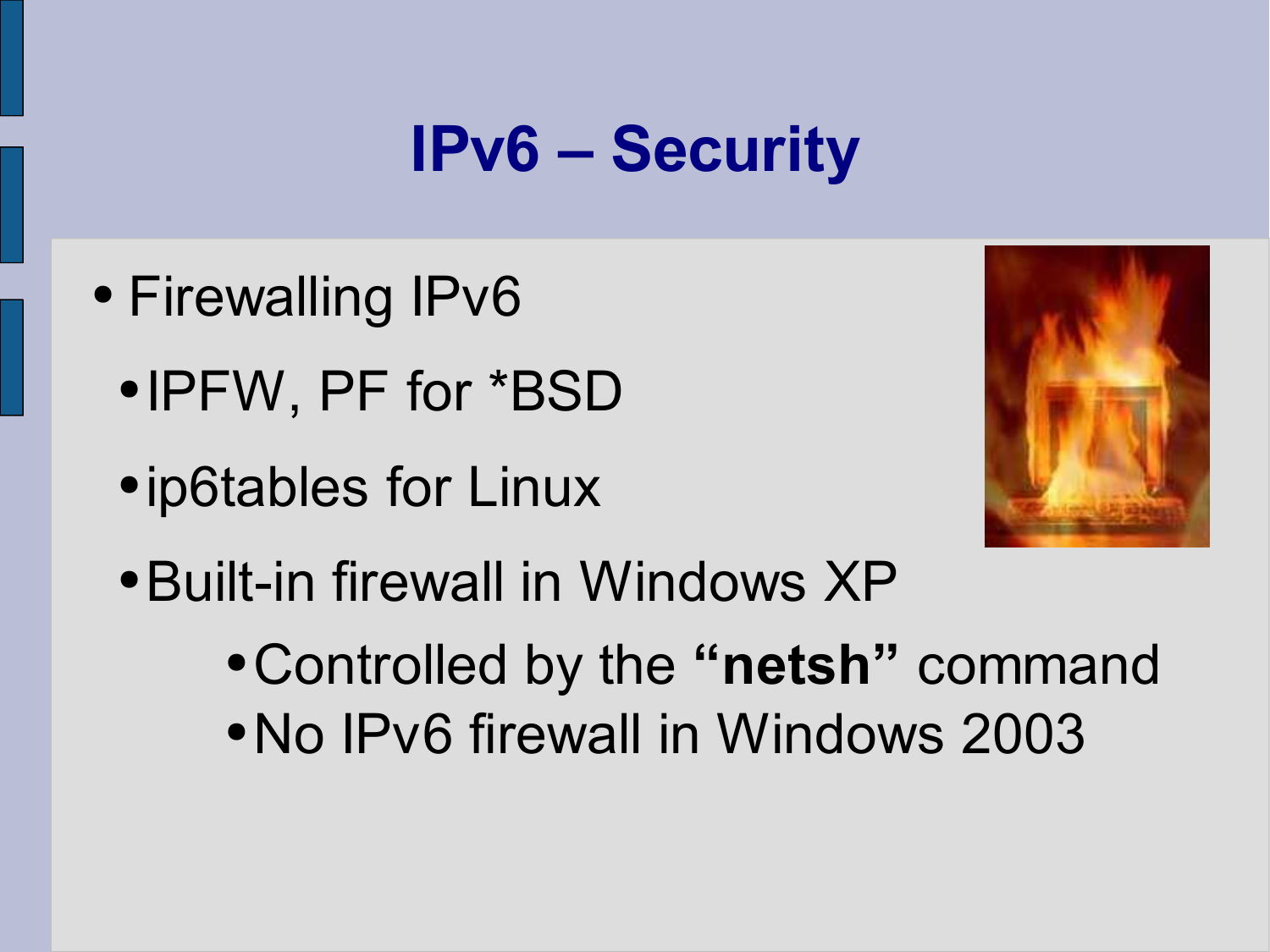## **IPv6 – Security**

- Windows 2003
	- No IPv6 support
- Windows XP before Advanced Networking Pack
	- No IPv6 support in firewall
- Consumer Firewall Applications for Windows
	- Most HIDS to date
		- MIGHT pick up 6to4 traffic or IPv4 DNS lookups
		- Do not defend against native IPv6 traffic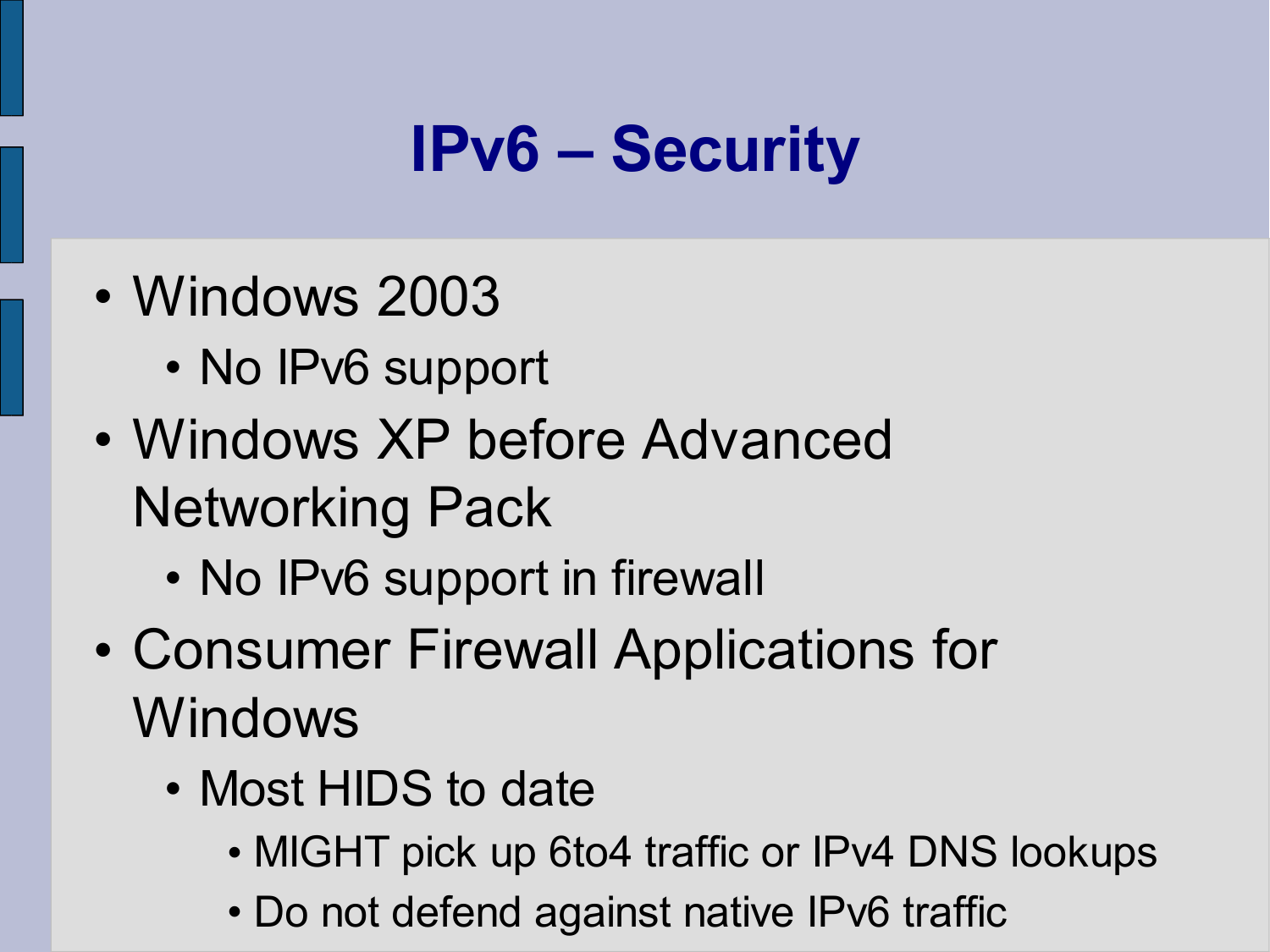## **IPv6 – Security**

- Blocking UDP and IP Protocol Type 41 traffic
- Scanning for router advertisements using tools such as Ethereal
- As always, if not using the protocol, don't enable it...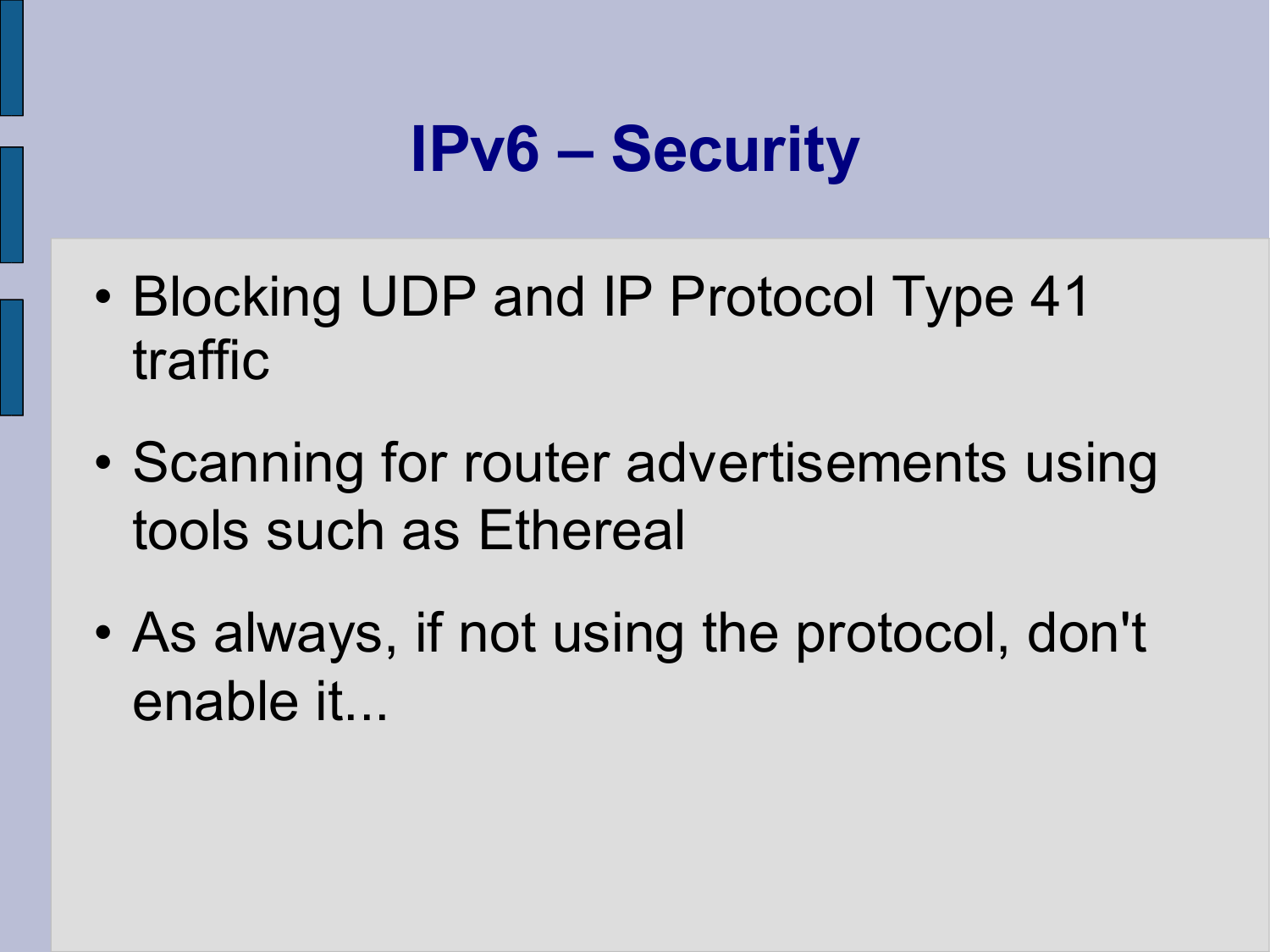## **IPv6 – DNS**

#### **IPv4 – A Record**

**www.hacksonville.org A 192.168.254.111**

#### **IPv6 – AAAA Record**

**www.hacksonville.org AAAA \ FEC0:0010:0083:1211:0000:0000:1287:123F**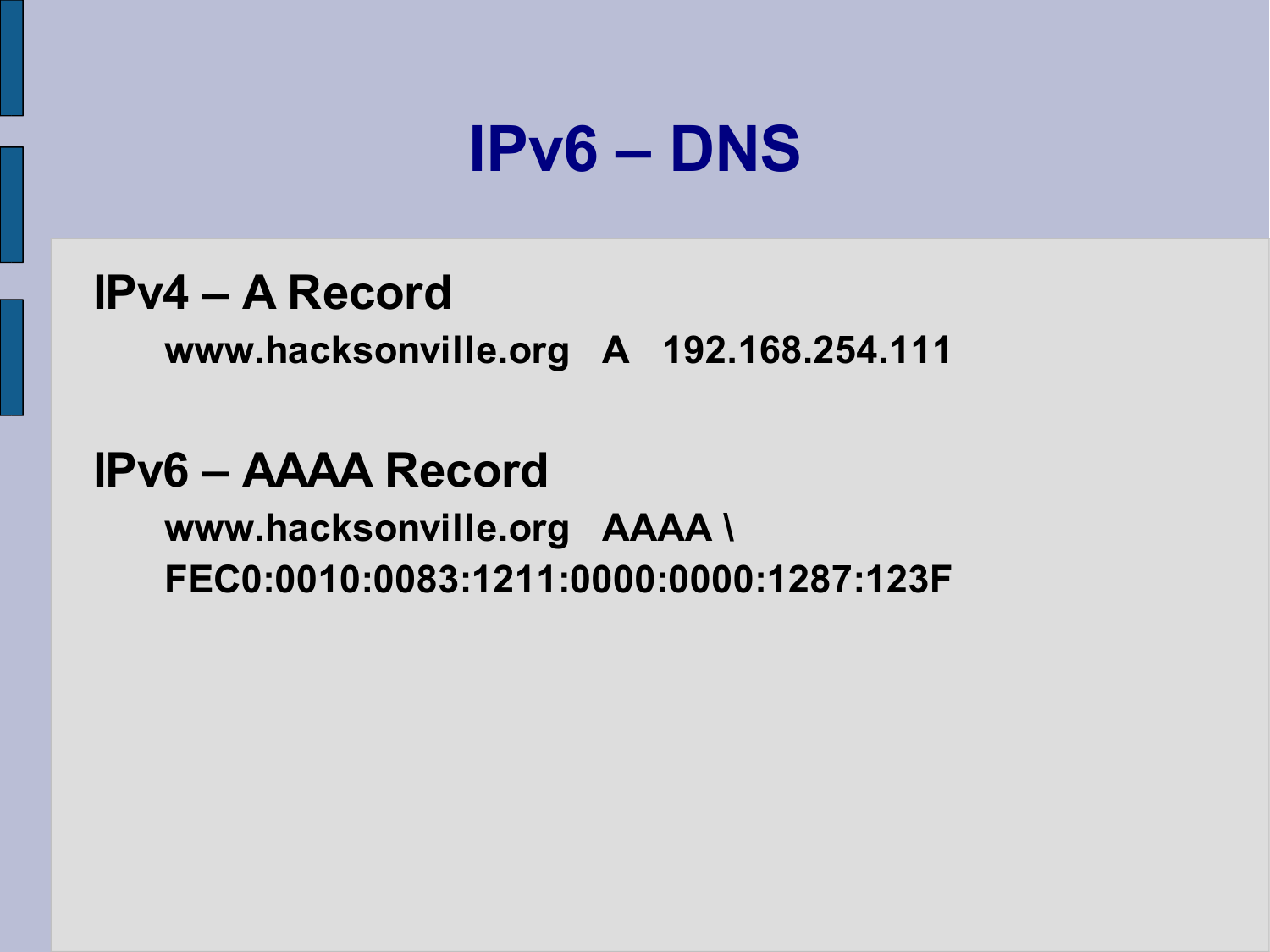## **IPv6 – Applications**

- IPv4 only applications can sometimes be patched and recompiled with IPv6 support
- IPv4 applications can be proxied to use IPv6 addresses
- Apps must be able to handle ":" in addresses
- Apps should be able to handle both IPv4 and IPv6 addresses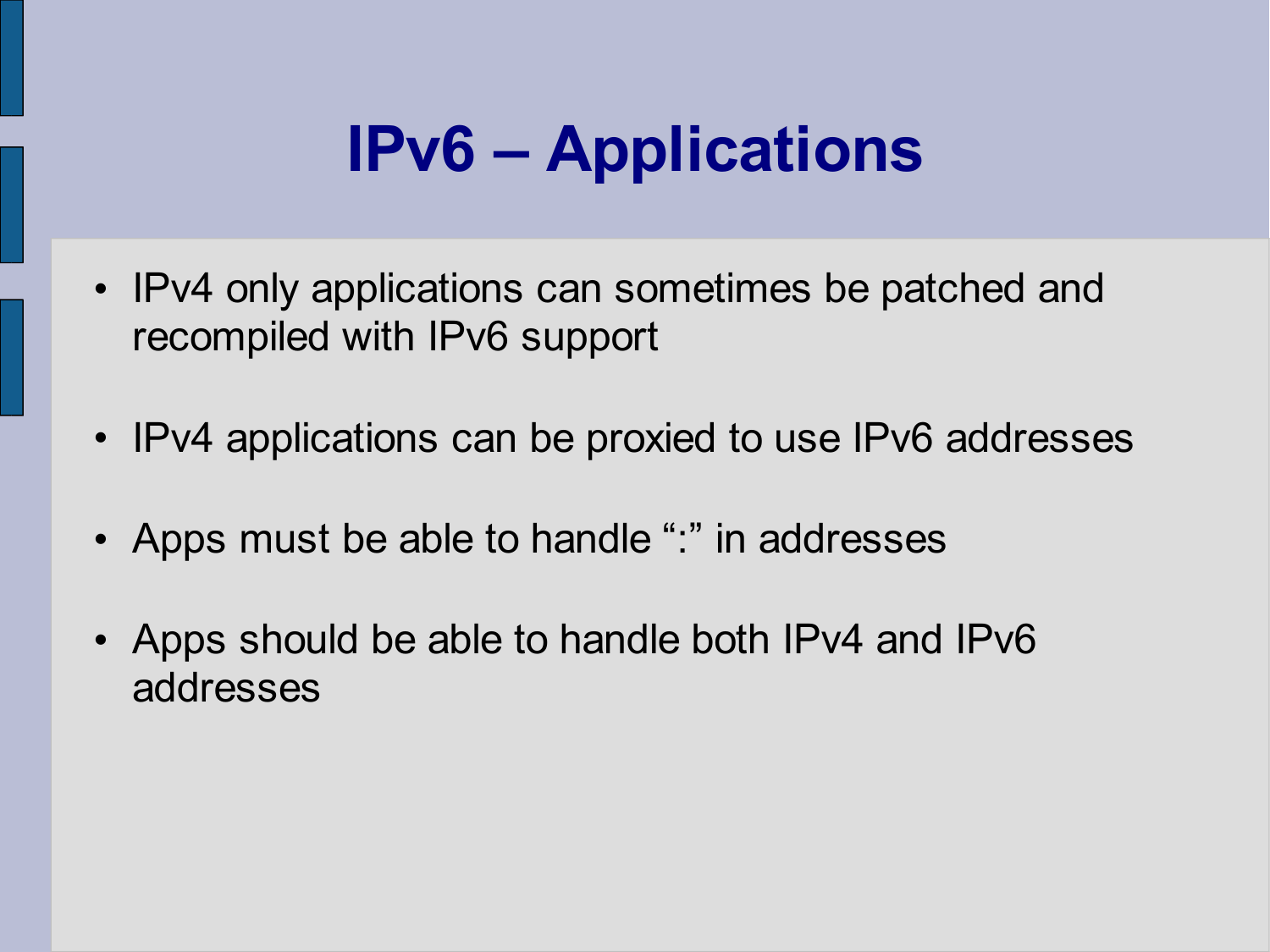## **IPv6 – Sample Code**

#### **IPv4 only**

• Uses IPv4 specific libraries and system calls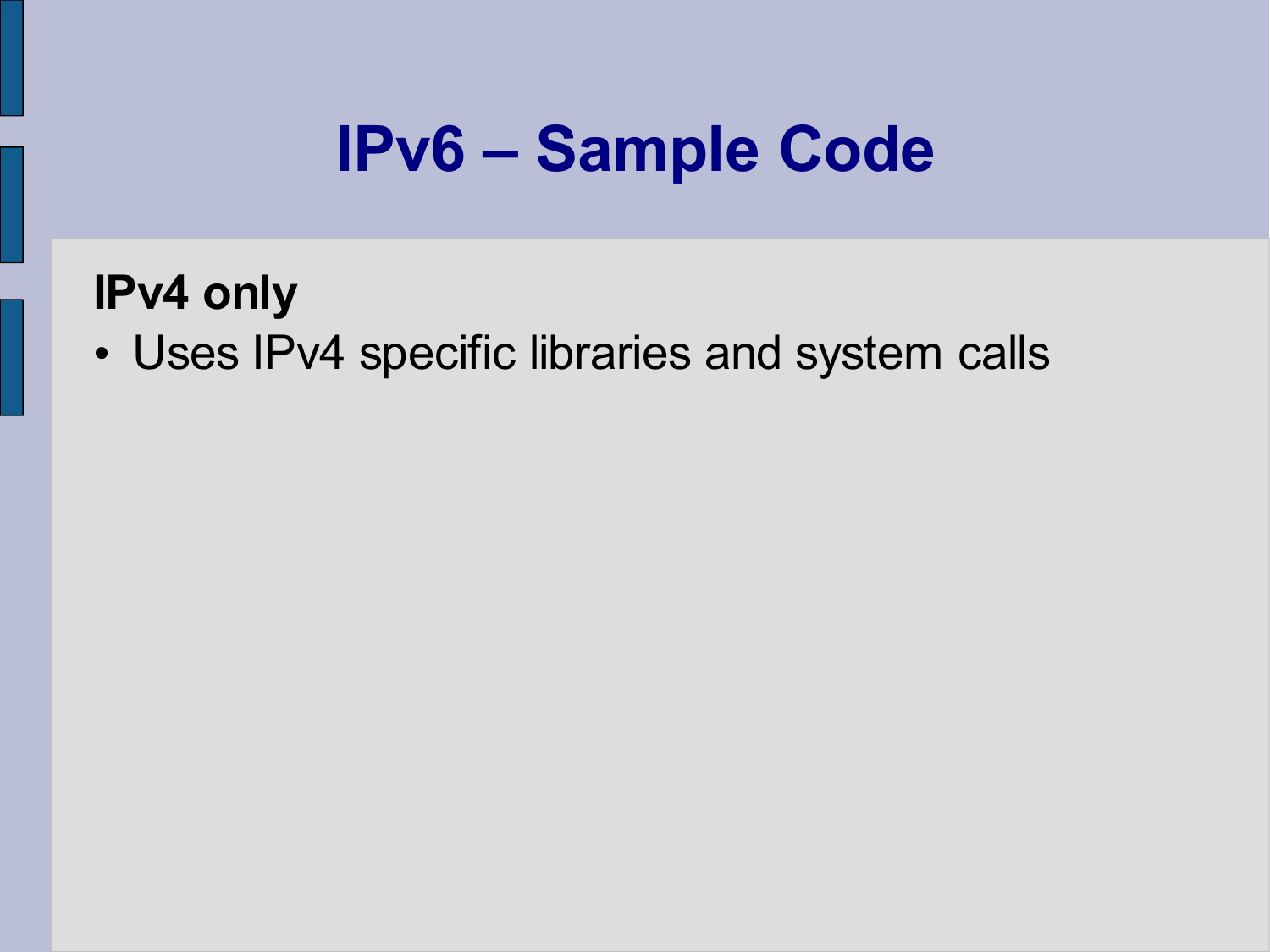**int i, s; struct hostent \*hp; struct servent \*sp; struct sockaddr\_in sin; s = socket(AF\_INET, SOCK\_STREAM, IPPROTO\_TCP); hp = gethostbyname("www.hacksonville.org"); sp = getservbyname("http" , "tcp"); for (i = 0; hp->h\_addr\_list[i]; i++) { memset(&sin, 0, sizeof(sin)); sin.sin\_family = AF\_INET; sin.sin\_len = sizeof(sin); sin.sin\_port = htons(sp->s\_port); memcpy(&sin.sin\_addr, hp->h\_addr\_list[i], hp- >h\_length); if (connect(s, &sin, sizeof(sin)) < 0) continue; break; }**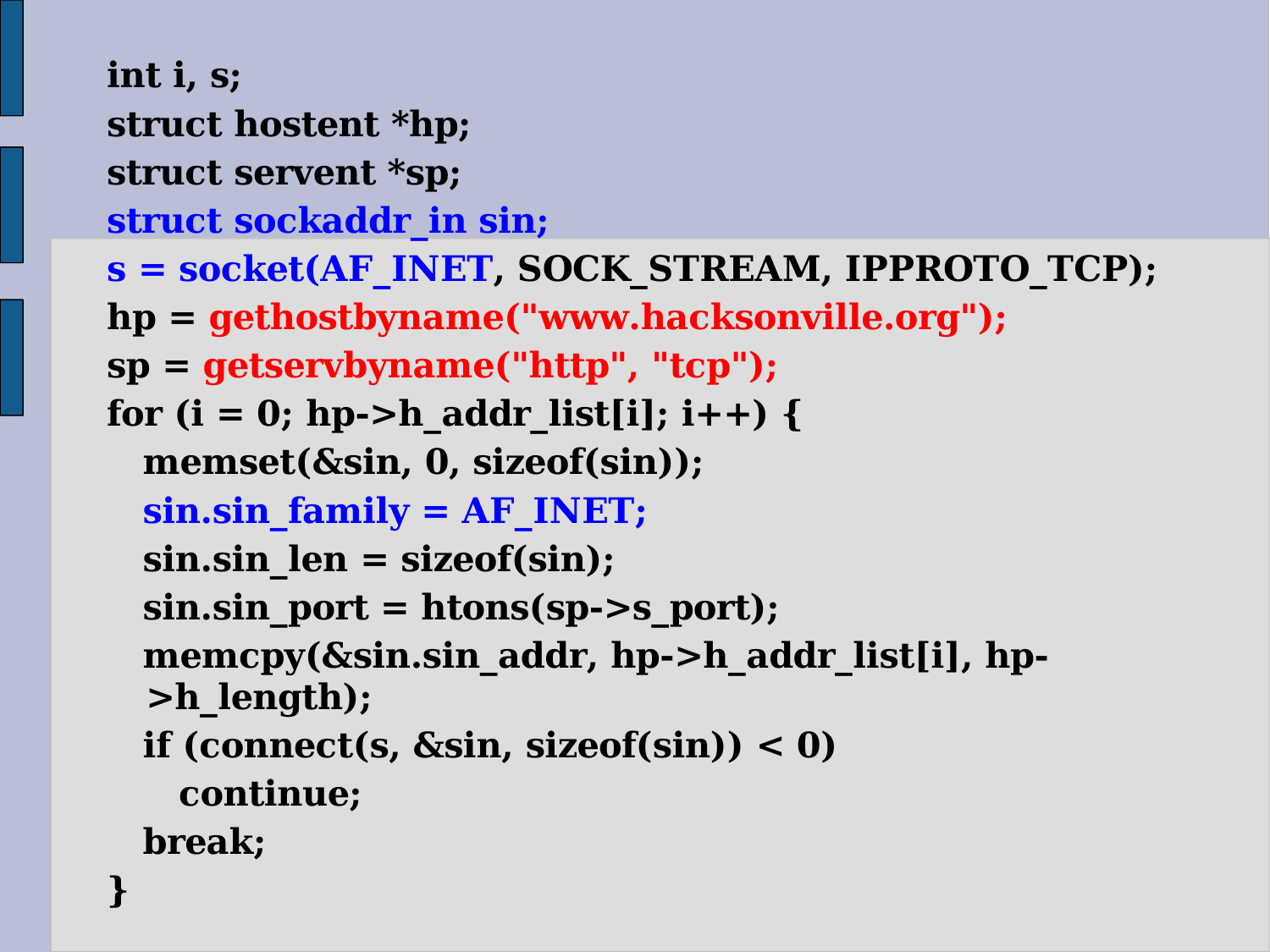## **IPv6 – Sample Code**

#### **Dual Stack – IPv4 & IPv6**

• Code uses DNS server to determine the IP address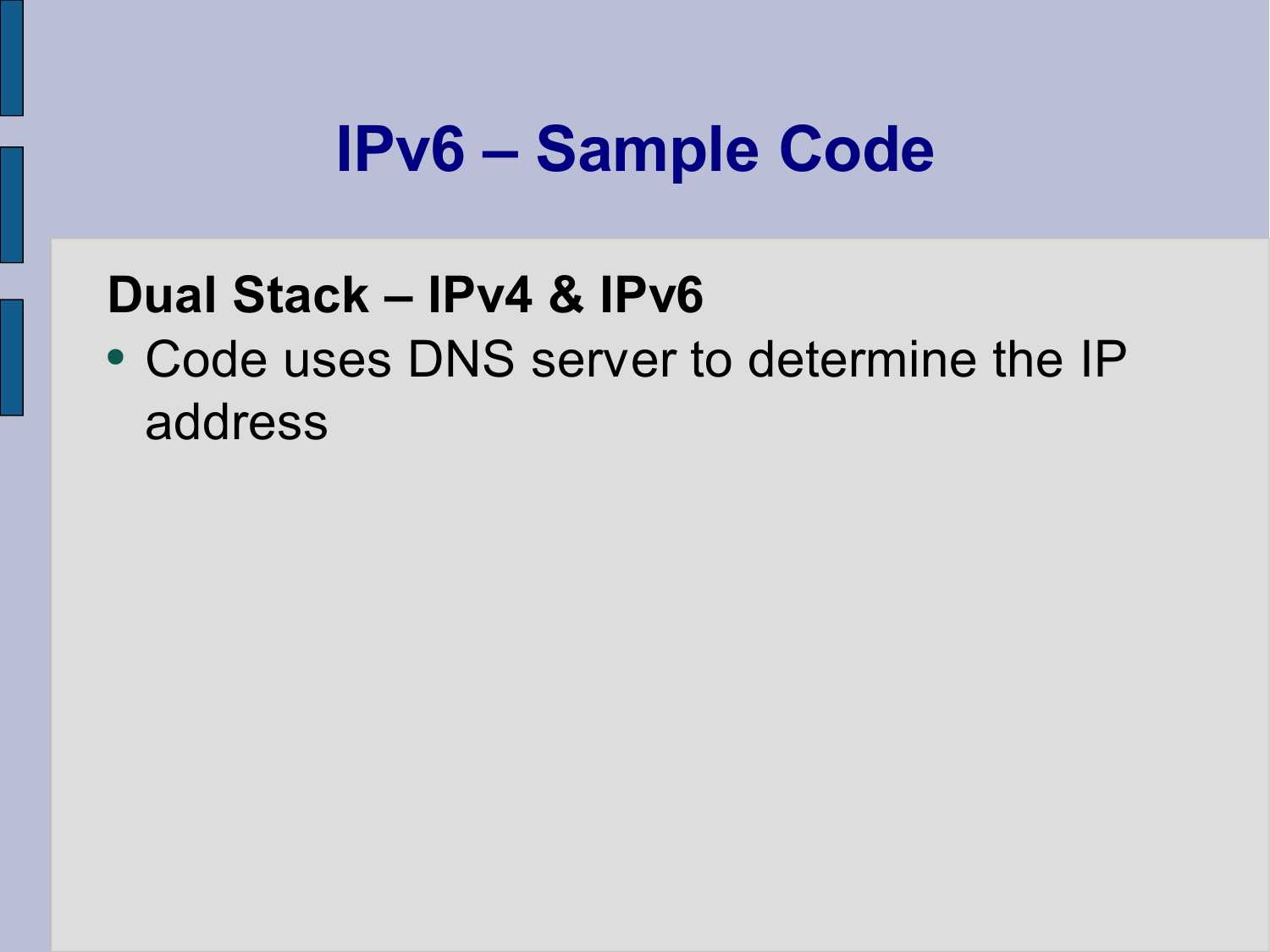#### **int s;**

**struct addrinfo hints, \*res, \*res0; memset(&hints, 0, sizeof(hints)); hints.ai\_family = PF\_UNSPEC;**

- **hints.ai\_socktype = SOCK\_STREAM;**
- **getaddrinfo("www.hacksonville.org" , "http" , &hints, &res0);**
- for  $(res = res0; res; res = res->ai next)$  {
	- **s = socket(res->ai\_family, res->ai\_socktype, res- >ai\_protocol);**
	- **if (connect(s, res->ai\_addr, res->ai\_addrlen) < 0) { close(s);**

**continue;**

#### **}**

**break;**

#### **} freeaddrinfo(res0);**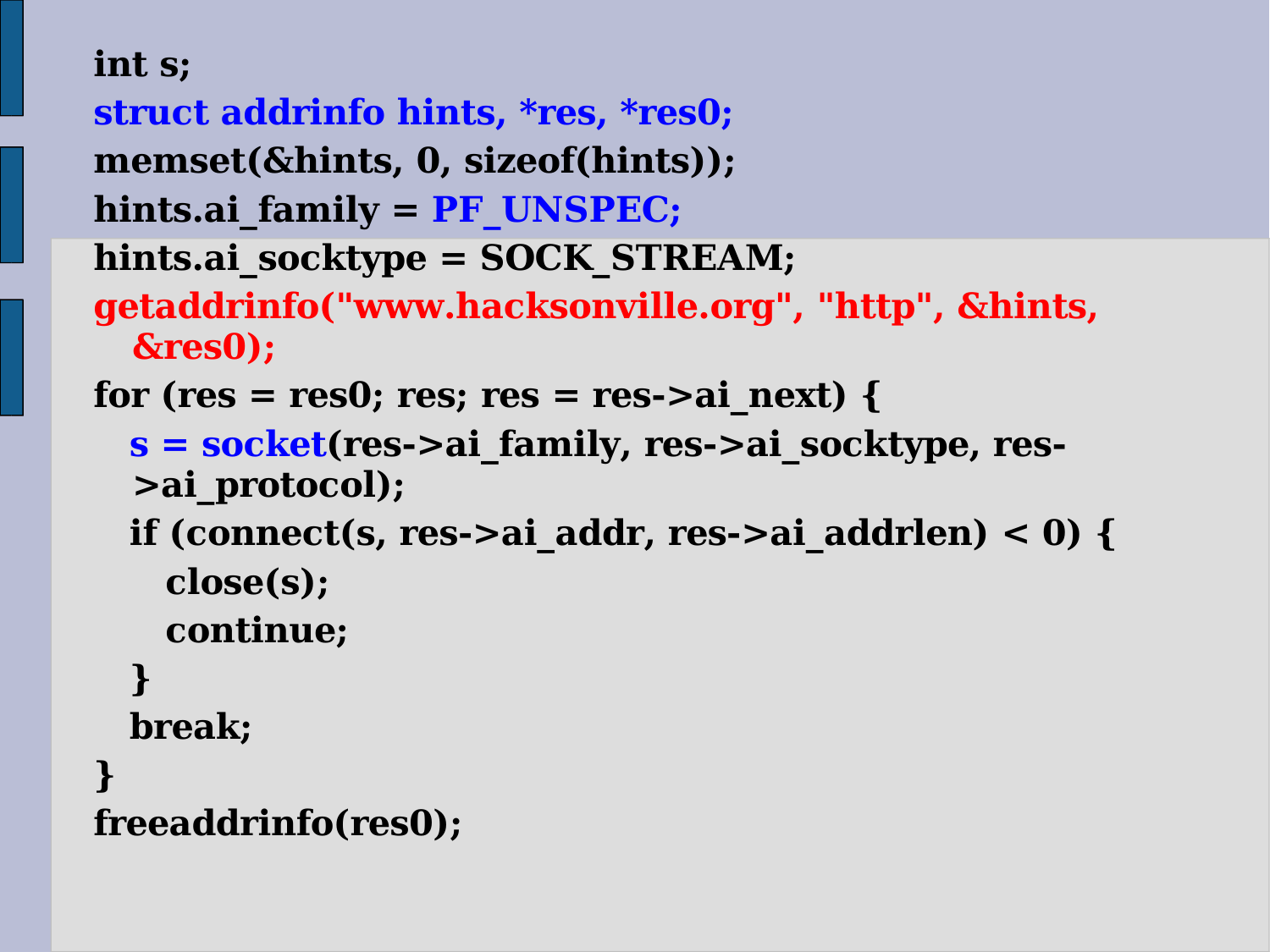## **IPv6 – Running Services (Apache)**

- Requires service be IPv6 capable and listening
- Apache 2.xx, httpd.conf:
	- Listen 0.0.0.0:80
	- Listen [::]:80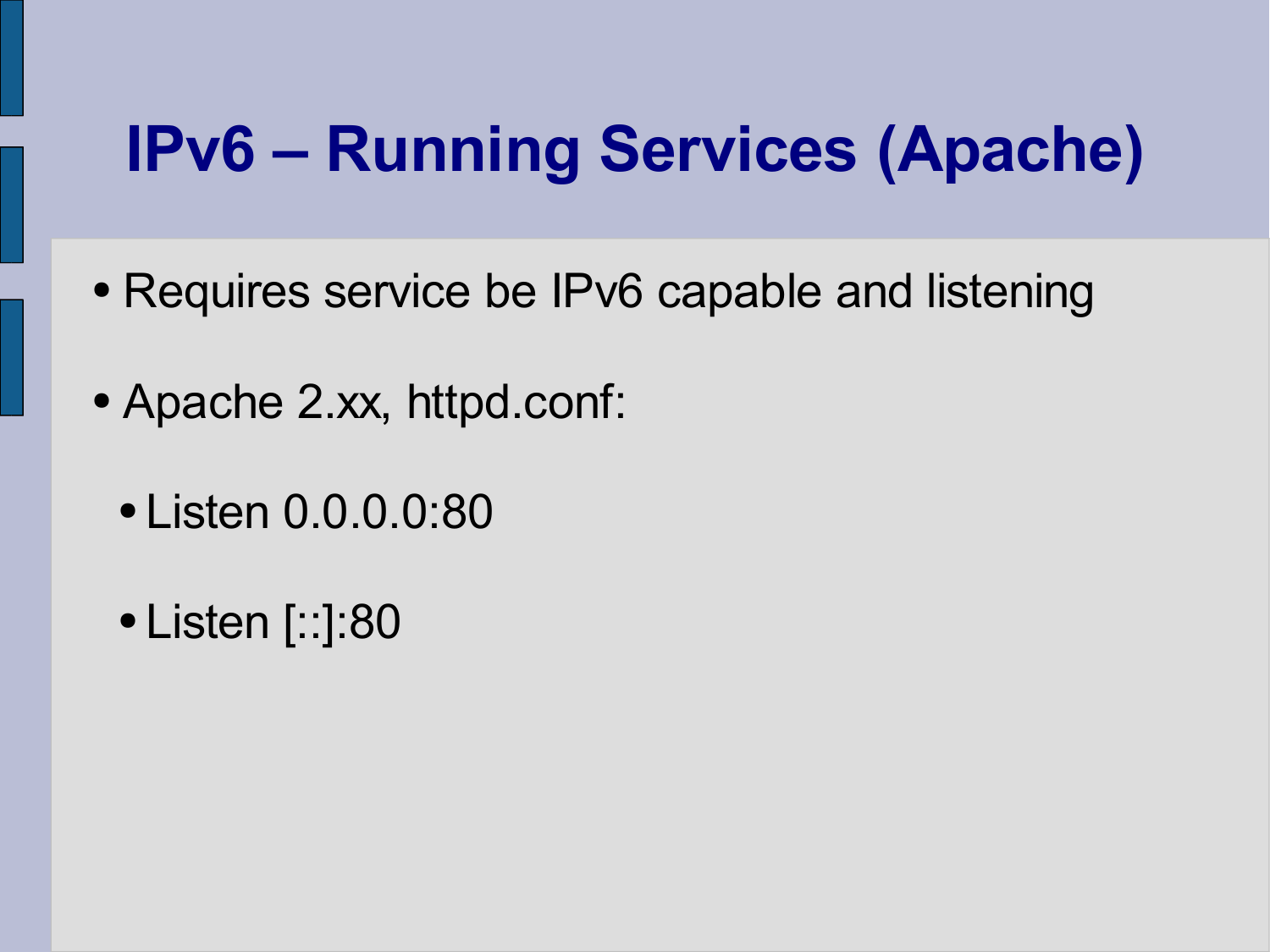## **IPv6 – Running Services (SSHD)**

- SSHD, sshd\_conf:
	- $\bullet$  Port 22
	- Protocol 2
	- ListenAddress 0.0.0.0
	- ListenAddress ::

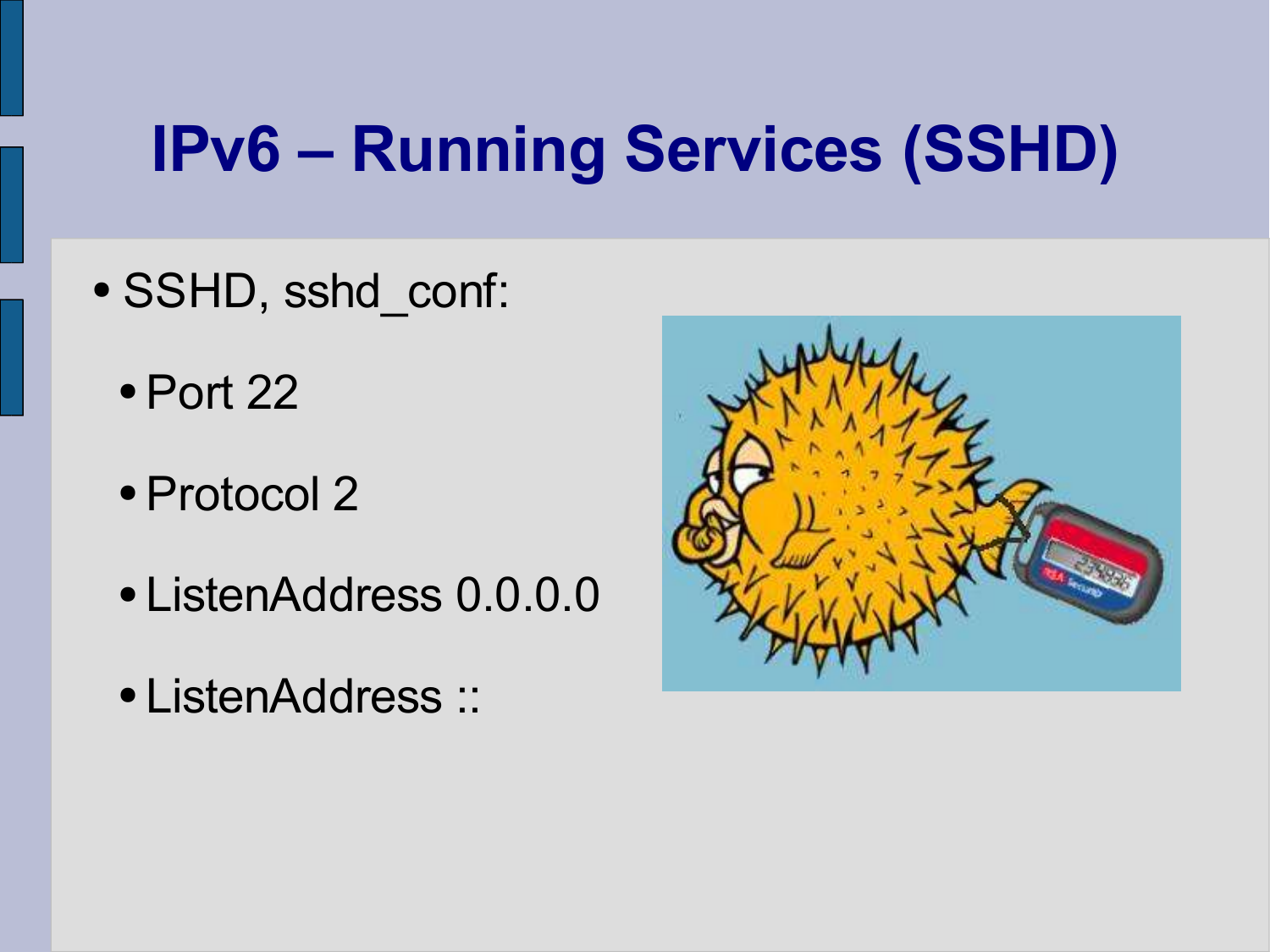## **IPv6 – 12 Steps for Overcoming NAT Addiction**

- 1. We admit we are powerless over NAT that our IP networks have become unmanagable.
- 2. We come to believe that a power greater than NAT could restore us to security.
- 3. Made a decision to turn our will and our networks over to the care of IPv6 as we understand it.
- 4. Made a searching and fearless penetration test of our networks.
- **5.** Admitted to the CIO, to ourselves, and to another systems administrator the exact nature of our network security issues.
- **6.** Were entirely ready to have IPv6 remove all the defects of our IPv4 NAT'ted networks.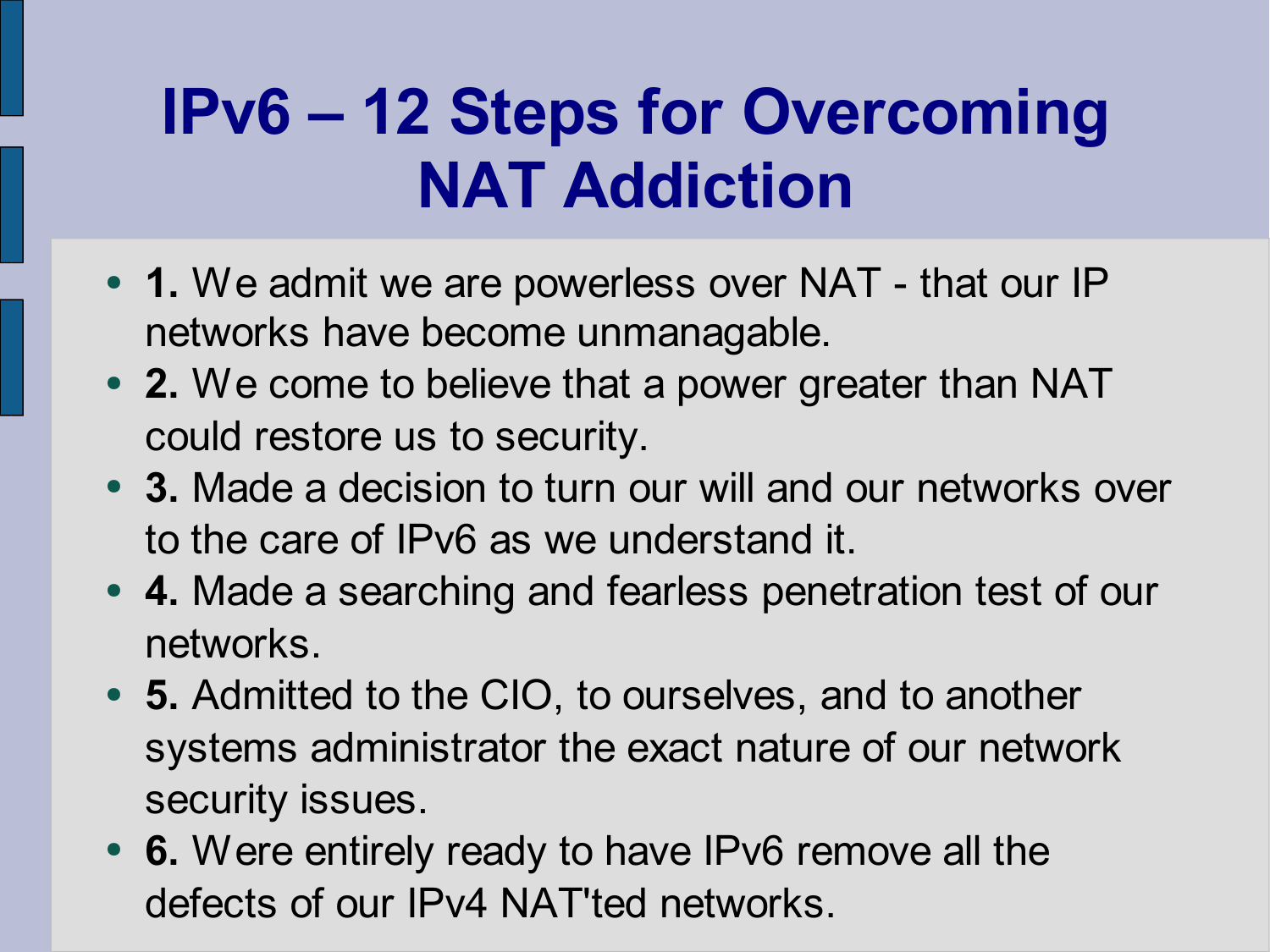## **IPv6 – 12 Steps for Overcoming NAT Addiction**

- **7.** Humbly asked router advertisements to remove our NAT shortcomings.
- 8. Made a list of all networks we had harmed, and became willing to install IPv6 stacks on them all.
- 9. Restored end to end connectivity to such networks whenever possible.
- **10.** Continued to take a network inventory and when we were using NAT promptly admitted it.
- **11.** Sought through network scans and DHCPv6 to improve our network connectivity with IPv6 as we understood it, Googling only for knowledge of IPv6 for us and the power to carry that out.
- **12.** Having had a router awakening as the result of these steps, we tried to carry this message to NAT addicts, and to practice these principles.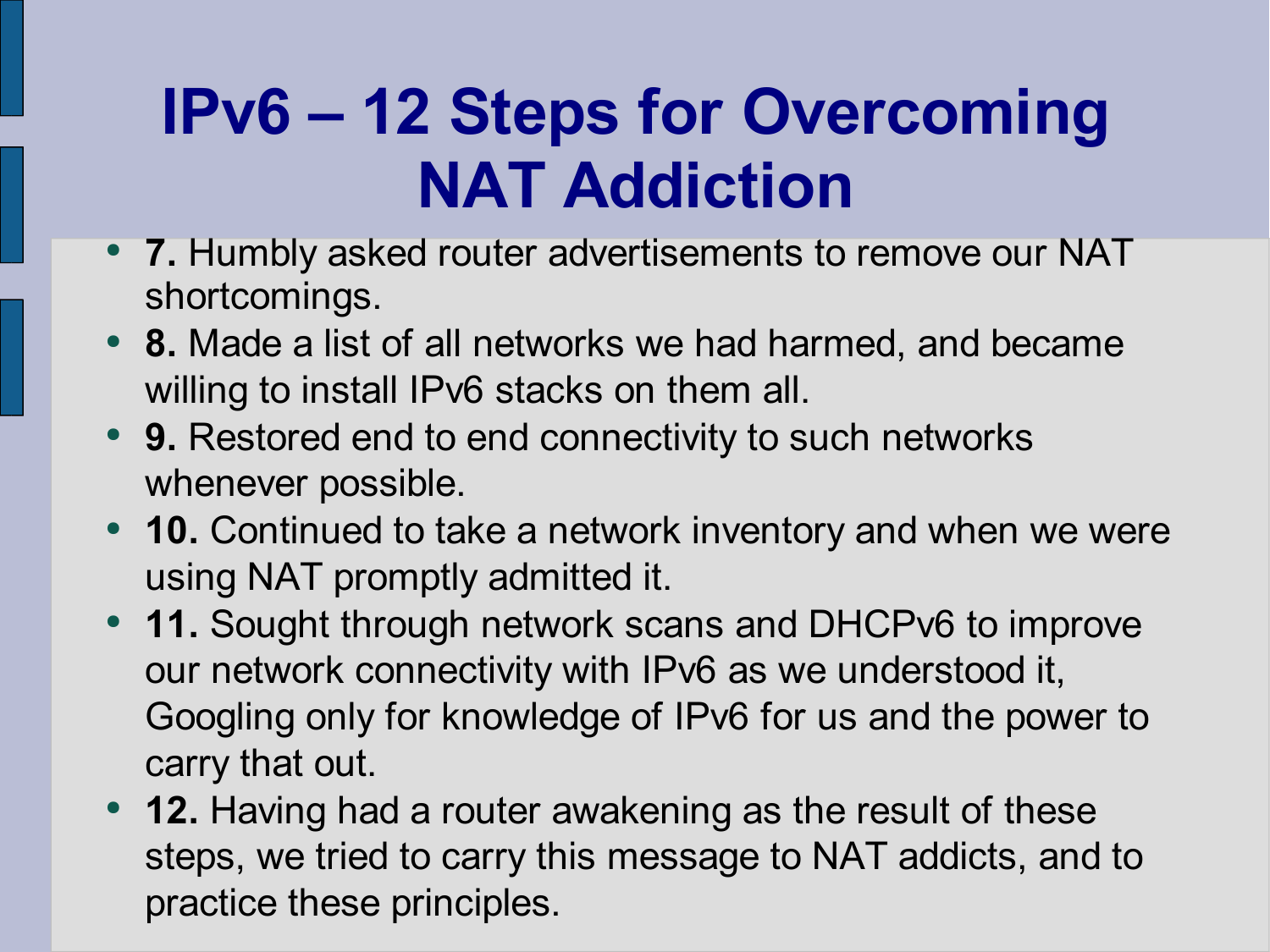## **IPv6 – Links**

North American IPv6 Task Force -- www.nav6tf.org Linux IPv6 HowTo -- www.bieringer.de/Linux/IPv6 FreeNet6 Tunnel Broker -- www.freenet6.net Hurricane Electric Tunnel Broker -- www.tunnelbroker.net NetBSD -- www.netbsd.org/Documentation/network/ipv6 FreeBSD -- www.freebsd.org OpenBSD -- www.openbsd.org Kame (\*BSD IPv6 Project) -- www.kame.net USAGI (Linux Port of Kame) -- www.linux-ipv6.org Japanese IPv6 Info Site -- www.ipv6style.jp/en/index.shtml Windows IPv6 Ports -- win6.jp **IPv6 Events and News --**Moonv6 Project -- www.moonv6.org